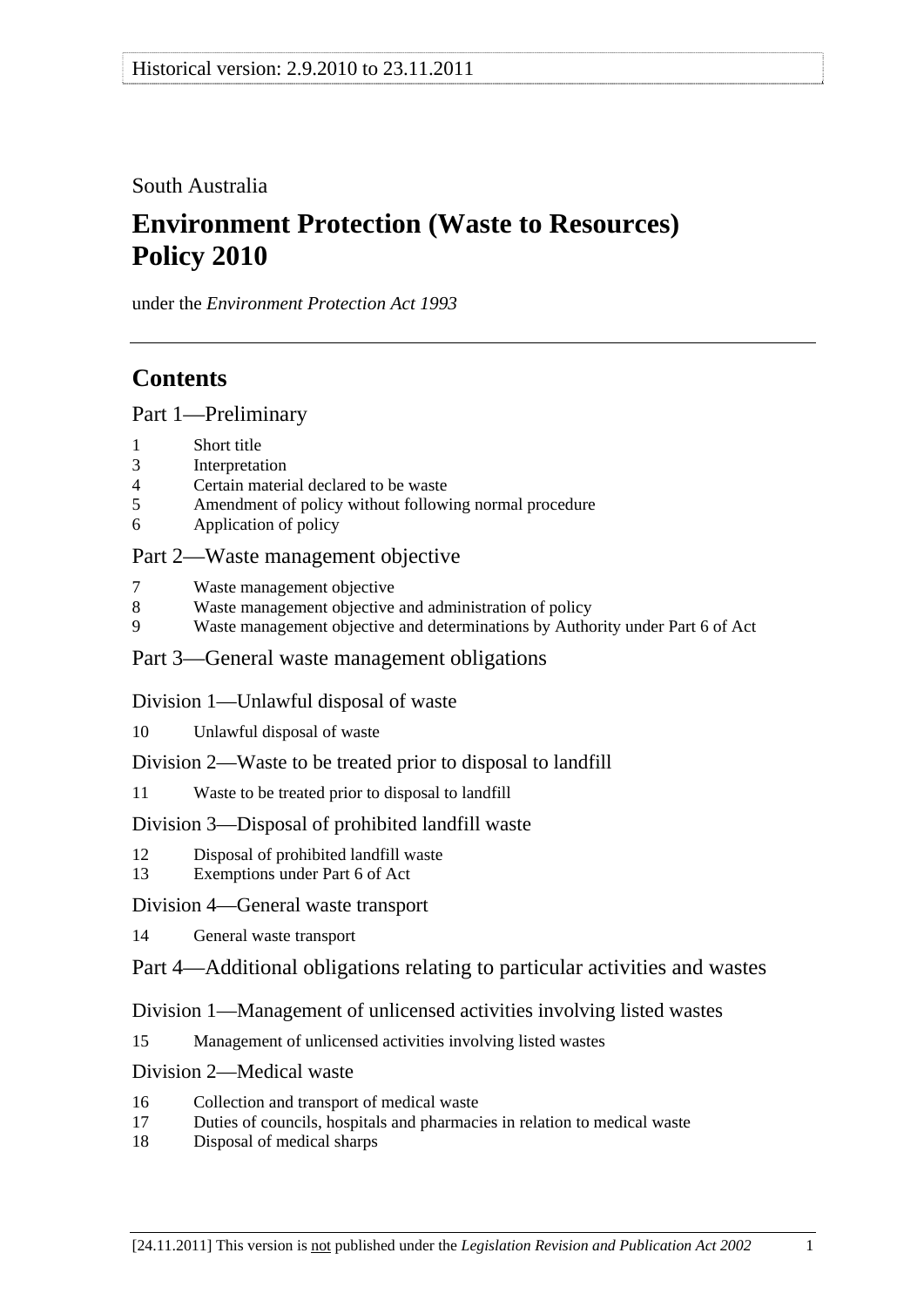<span id="page-1-0"></span>[Division 3—Management of other particular wastes](#page-14-0)

- [19 Matters to be taken into account by Authority under Part 6 of Act in relation to HCBs,](#page-14-0)  [OCPs and PCBs](#page-14-0)
- [Part 5—Waste management codes of practice and general environmental duty](#page-15-0)

[20 Waste management codes of practice and general environmental duty](#page-15-0) 

### [Part 6—Design, construction and operational standards for depots](#page-16-0)

- [21 Matters to be taken into account by Authority in relation to landfill depots](#page-16-0)
- 22 Matters to be taken into account by Authority in relation to material recovery facilities and [beverage container collection depots and super collectors](#page-16-0)
- [23 Matters to be taken into account by Authority in relation to transfer stations](#page-16-0)

[Schedule 1—Waste to which policy does not apply](#page-17-0) 

- Schedule 2—Specified areas for clause 11
- Schedule 3—Waste excluded from application of clause 11

Schedule 4—Prohibited landfill waste

Schedule 5—Waste management codes of practice and general environmental duty

Legislative history

# **Part 1—Preliminary**

## **1—Short title**

This policy may be cited as the *Environment Protection (Waste to Resources) Policy 2010*.

## **3—Interpretation**

(1) In this policy, unless the contrary intention appears—

*Act* means the *Environment Protection Act 1993*;

*ANZECC* means the Australian and New Zealand Environment and Conservation Council;

*appropriate licensed material recovery facility or composting depot* in relation to waste, means a material recovery facility or composting depot licensed for the reception, storage or treatment of waste of that kind;

*appropriate licensed or approved depot* in relation to waste, means—

 (a) a depot licensed for the reception, storage, treatment or disposal of waste of that kind; or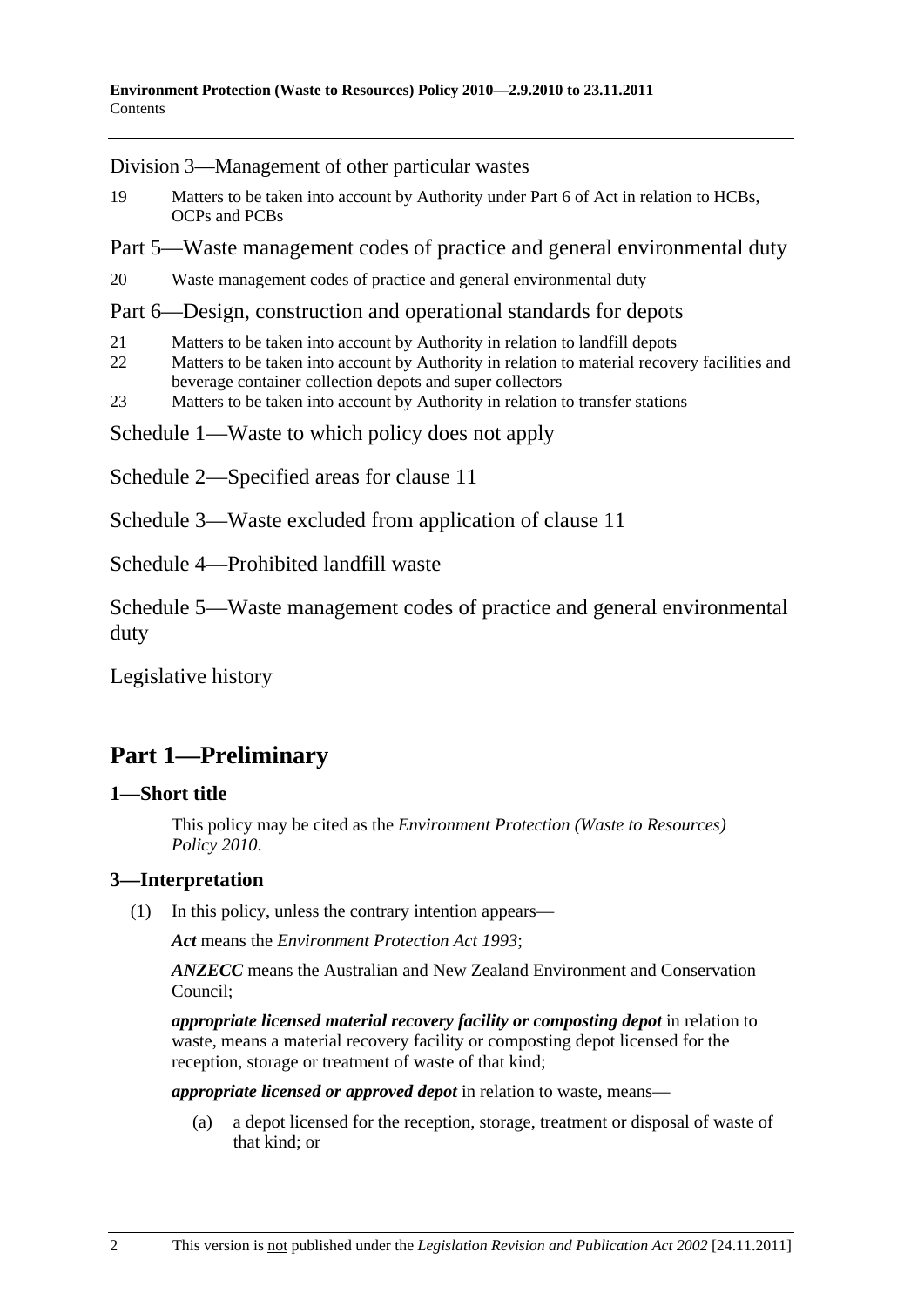(b) a depot that the Authority has determined may be conducted for the reception, storage, treatment or disposal of waste of that kind without the requirement for an environmental authorisation under Part 6 of the Act;

*composting depot* means a depot for the treatment of organic waste for the production of compost, and includes a composting works as described in clause 6(3) of Schedule 1 Part A of the Act;

*depot* means a landfill depot, material recovery facility, transfer station or composting depot;

*dispose* of waste includes deposit the waste and cause or allow the waste to be disposed of or deposited;

*domestic waste* means waste produced in the course of a domestic activity;

*hazardous waste* means listed waste having a characteristic described in schedule A list 2 of the *National Environment Protection (Movement of controlled waste between States and Territories) Measure*, as amended from time to time;

*HCBs* means Hexachlorobenzenes;

*landfill depot* means a depot for the controlled disposal of waste to land;

*licence condition* means a condition of a licence under Part 6 of the Act;

*licensed* means subject to a licence under Part 6 of the Act:

*liquid waste* means waste classified as liquid waste in accordance with the assessment process set out in the guideline *Liquid waste classification test*, re-issued by the Authority in September 2003;

*listed waste* means waste of a kind specified in Schedule 1 Part B of the Act;

*material recovery facility* means a depot for the treatment of waste for resource recovery, other than a composting depot;

*medical sharp* means an object or device that has been discarded in the course of medical, dental or veterinary practice or research and has a sharp point, protuberance or cutting edge that is capable of causing a penetrating injury to humans, and includes (but is not limited to) needles, hypodermic needles, syringes with needles or any other surgical instruments;

*medical waste* means waste consisting of—

- (a) medical sharps; or
- (b) human tissue, bone, organ, body part or foetus; or
- (c) a vessel, bag or tube containing a liquid body substance; or
- (d) an animal carcass discarded in the course of veterinary research or medical practice or research; or
- (e) a specimen or culture discarded in the course of medical, dental or veterinary practice or research and any material that has come into contact with such a specimen or culture; or
- (f) any other article or matter that is discarded in the course of medical, dental or veterinary practice or research and that poses a significant risk to the health of a person who comes into contact with it;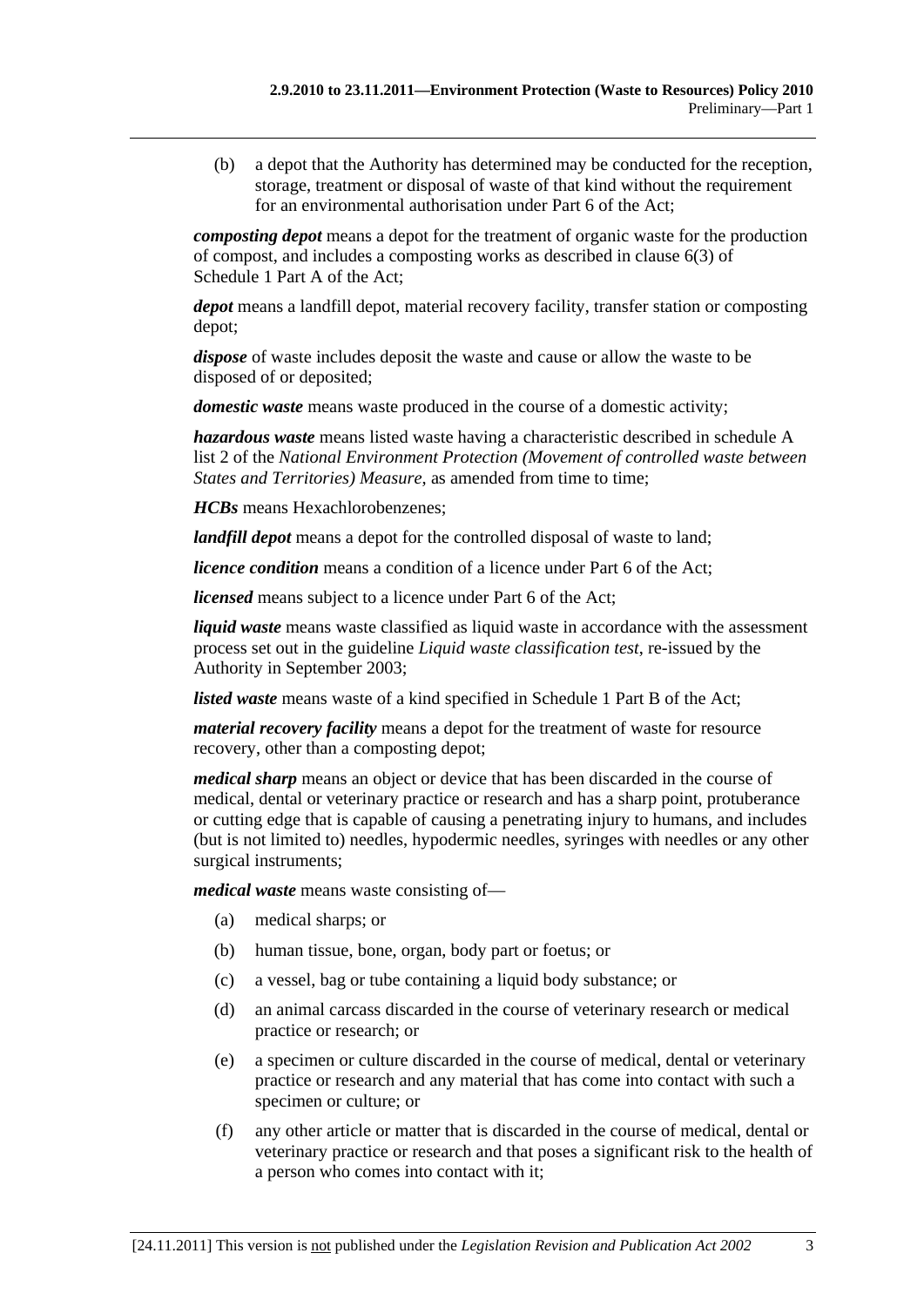*Metropolitan Adelaide* has the same meaning as in the *Development Act 1993*;

*metropolitan council* means a council whose area is wholly or partly within Metropolitan Adelaide;

*OCPs* means Organochlorine pesticides;

*oil* means—

- (a) petroleum based oils including lubricant base oils, prepared lubricant additives containing carrier oils, lubricants for engines, gear sets, pumps and bearings, greases, hydraulic fluids, brake fluids, transmission oils, and transformer and heat transfer oils; or
- (b) synthetic equivalents of the substances referred to in paragraph (a); or
- (c) cooking oil other than cooking oil used in the course of a domestic activity;

*operator* of a depot that is licensed means the holder of the licence in respect of the depot;

*packaging* includes containers and wrapping;

*PCBs* means Polychlorinated Biphenyls;

*prescribed activity* means—

- (a) medical practice other than—
	- (i) the practice of pathology; or
	- (ii) medical practice at a hospital; or
- (b) dental practice other than at a hospital; or
- (c) nursing practice other than at a hospital; or
- (d) operating a nursing home; or
- (e) veterinary practice; or
- (f) operating a hospital with a capacity of less than 40 beds; or
- (g) operating an immunisation clinic;

*prescribed container* means a container—

- (a) that is impervious to moisture and leak-proof or, in the case of containers storing only discarded medical sharps or any other sharp article, leak resistant; and
- (b) that will not rip, tear or burst under normal conditions of handling; and
- (c) on which is displayed a label that complies with the labelling requirements of the *Industry Code of Practice for the Management of Clinical and Related Wastes 2007*, 5th edition, prepared by the Australian and New Zealand Clinical Waste Management Industry Group, as amended from time to time; and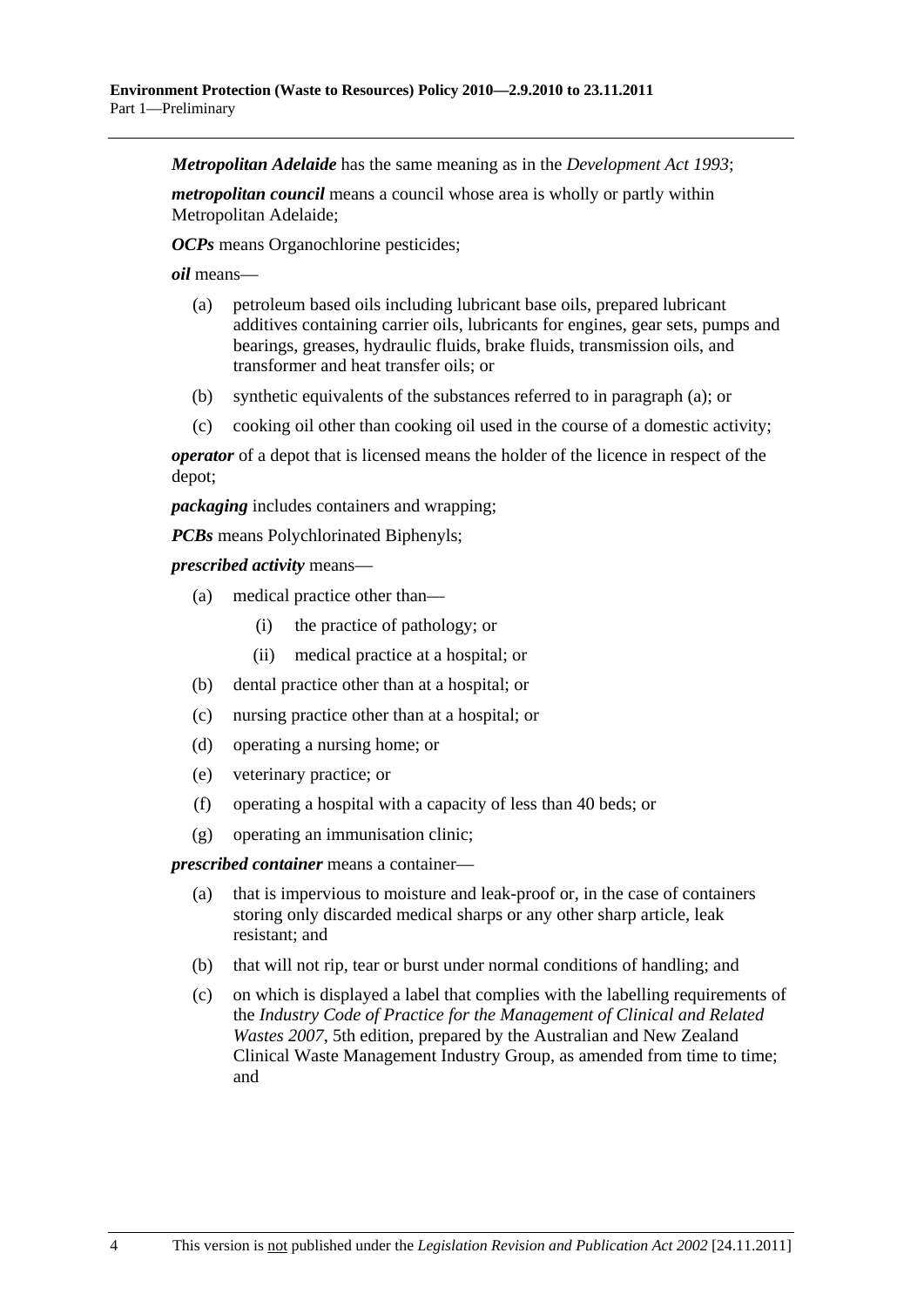(d) that, in the case of a container for waste consisting of medical sharps, complies with the requirements of AS 4031-1992 *Non-reusable containers for the collection of sharp medical items used in health care areas*, as amended from time to time, AS 4261:1994 *Reusable containers for the collection of sharp items used in human and animal applications*, as amended from time to time, AS 4939-2001 *Non-reusable personal use containers for the collection and disposal of hypodermic needles and syringes*, as amended from time to time, or British Standard 7320:1990 *Specification for sharps containers*, as amended from time to time, as the case requires;

*prohibited landfill waste* for an area means waste of a kind declared in Schedule 4 to be prohibited landfill waste for that area;

*resource recovery* in relation to waste, means—

- (a) reusing the waste; or
- (b) recycling the waste; or
- (c) recovering energy or other resources from the waste;

*sinkhole* means a surface depression caused by a collapse of soil or overlying formation above fractured or cavernous bedrock;

*transfer station* means a depot for the reception and aggregation of waste streams prior to their transport to some other depot or place for further sorting, resource recovery or disposal;

*waste management* includes resource recovery operations;

*waste management hierarchy* has the same meaning as in the *Zero Waste SA Act 2004*;

*waste management objective*—see clause 7;

*waste transporter* means a person who collects or transports waste for fee or reward;

*wastewater* has the same meaning as in the *Environment Protection (Water Quality) Policy 2003*.

- (2) For the purposes of this policy, a reference to the *treatment* of waste is a reference to the treatment of waste in some way—
	- (a) to recover material from the waste that may be reused or recycled; or
	- (b) to recover energy or other resources from the waste; or
	- (c) to prepare the waste for further treatment to recover material from the waste that may be reused or recycled or to recover energy or other resources from the waste,

and includes, but is not limited to, sorting, shredding, crushing, compacting or packaging the waste.

- (3) For the purposes of this policy, unless the contrary intention appears, a reference to waste of a particular kind includes a reference to waste that contains waste of that kind to a significant extent.
- (4) For the avoidance of doubt (but unless the contrary intention appears), a reference in this policy to the disposal of waste includes a reference to the stockpiling of waste.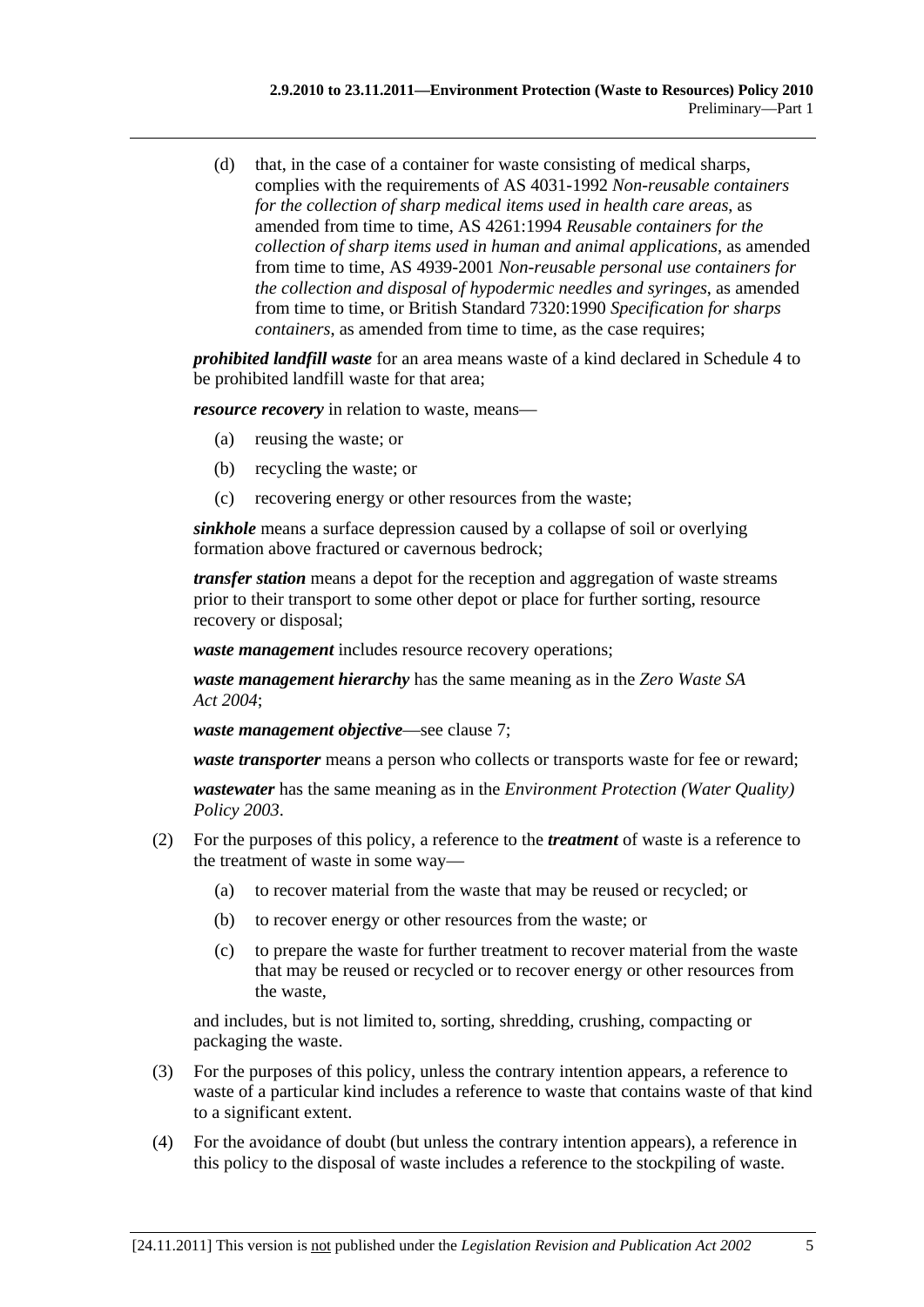<span id="page-5-0"></span> (5) In this policy, the expression *mandatory provision* followed by a statement as to the category of an offence signifies that contravention of the provision at whose foot the expression appears will be an offence of the stated category for the purposes of Part 5 of the Act.

**Note—** 

Unless the contrary intention appears, terms used in this policy that are defined in the Act have the respective meanings assigned to those terms by the Act.

### **4—Certain material declared to be waste**

For the purposes of the definition of *waste* in section 3(1) of the Act, waste or material resulting from the treatment of waste continues to be waste except insofar as—

- (a) it constitutes a product that meets specifications or standards published from time to time or approved in writing by the Authority; or
- (b) if no specification or standard published or approved in writing by the Authority applies to such waste or treatment of waste—it constitutes a product that is ready and intended for imminent use without the need for further treatment to prevent any environmental harm that might result from such use.

## **5—Amendment of policy without following normal procedure**

- (1) The following provisions of this policy may be amended by the Minister by notice in the Gazette under section 32(1)(c) of the Act:
	- (a) clause  $3(1)$ :
	- (b) clause 10(1);
	- (c) clause  $11(2)$ ;
	- (d) clause  $15(2)$ ;
	- (e) clause 18(3);
	- (f) Part 4 Division 3;
	- $(g)$  Part 6;
	- (h) Schedule 1;
	- (i) Schedule 2;
	- (j) Schedule 3;
	- (k) Schedule 4;
	- (l) Schedule 5.
- (2) The following kinds of changes may be made to a provision by amendment under subclause (1):
	- (a) in the case of clause  $3(1)$ —a change that is consequential on a change to some other provision;
	- (b) in the case of clause  $10(1)$  and clause  $15(2)$ —the addition of a further exception;
	- (c) in the case of clause  $11(2)$  and clause  $18(3)$ —the substitution of a later date;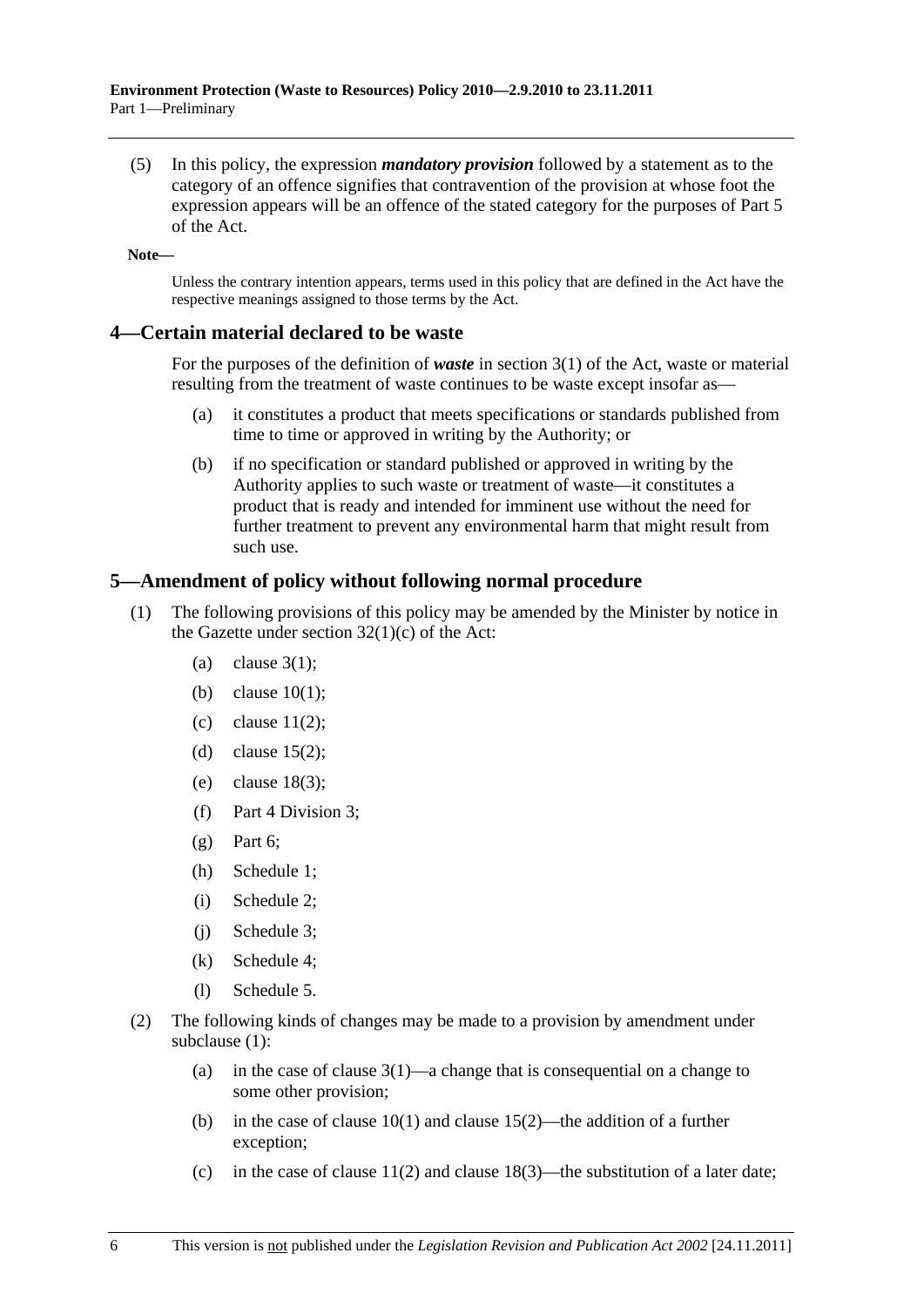- <span id="page-6-0"></span> (d) in the case of any provision, but subject to paragraphs (b) and (c)—the revocation or substitution of the provision wholly or in part, the variation of the text of the provision or the insertion of material into the provision.
- (3) The Authority must not make a recommendation to the Minister for amendment of any of the provisions referred to in subclause (1) unless—
	- (a) the proposal for the amendment has been reduced to writing, clearly setting out the purpose and the likely economic, business, social and environmental impacts of and reasons for the proposed amendment; and
	- (b) there has been consultation with relevant government agencies and relevant organisations, prescribed bodies and industries and the community likely to be affected by the proposed amendment; and
	- (c) the views expressed by those consulted have been considered by the Authority and communicated to the Minister.
- (4) The Authority must not make a recommendation to the Minister for amendment of Schedule 4 to declare a kind of waste to be prohibited landfill waste for an area unless, before doing so, the Authority has considered the waste management objective and each of the following to the extent they are relevant:
	- (a) whether the disposal of waste of that kind to landfill in that area (or anywhere) presents an unacceptable risk to the health and safety of any person or the environment;
	- (b) whether processes, technologies or systems exist that enable resource recovery in relation to waste of that kind;
	- (c) whether there are existing or developing markets to enable resource recovery in relation to waste of that kind;
	- (d) whether it is reasonable or practicable, having regard to the location and availability of depots, processes, technologies or systems, to implement resource recovery in relation to waste of that kind produced in that area;
	- (e) whether it is reasonable and practicable for new processes, technologies or systems to be put in place to enable resource recovery in relation to waste of that kind produced in that area;
	- (f) whether there are programs in place in the State or elsewhere in Australia that reduce the need for the disposal of waste of that kind to landfill.

# **6—Application of policy**

Subject to section 7 of the Act, this policy applies to all waste within the meaning of the Act other than waste of a kind specified in Schedule 1.

# **Part 2—Waste management objective**

## **7—Waste management objective**

 (1) The objective of this policy (the *waste management objective*) is to achieve sustainable waste management by applying the waste management hierarchy consistently with the principles of ecologically sustainable development set out in section 10 of the Act.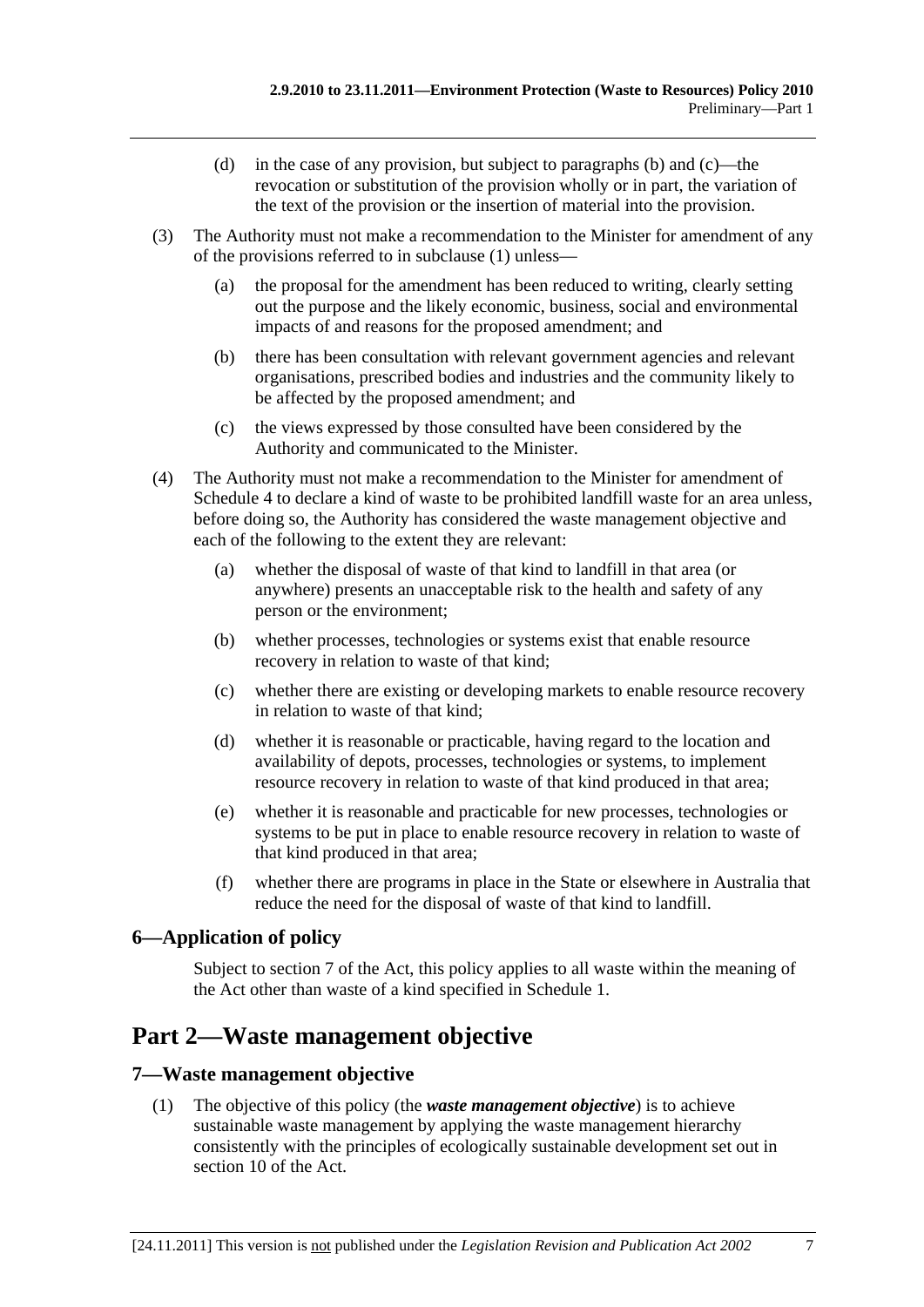- <span id="page-7-0"></span> (2) In order to meet the waste management objective, waste management in this State should also—
	- (a) promote best practice and accountable waste management, taking into account regional differences within the State; and
	- (b) include effective recording, monitoring and reporting systems with respect to waste transport, resource recovery and waste disposal; and
	- (c) promote environmental responsibility and involvement in waste avoidance, waste minimisation and waste management within the community.

## **8—Waste management objective and administration of policy**

The Authority and other administering agencies must take the waste management objective into account in the administration of this policy.

## **9—Waste management objective and determinations by Authority under Part 6 of Act**

The Authority must take the waste management objective into account—

- (a) in determining matters required to be determined by the Authority under Part 6 of the Act in relation to environmental authorisations or applications for environmental authorisations;
- (b) in determining matters required to be determined by the Authority under Part 6 of the Act in relation to applications for development authorisations referred to the Authority under the *Development Act 1993*.

# **Part 3—General waste management obligations**

# **Division 1—Unlawful disposal of waste**

## **10—Unlawful disposal of waste**

- (1) A person must not dispose of waste except—
	- (a) at an appropriate licensed or approved depot; or
	- $(b)$  by—
		- (i) depositing it in a receptacle provided by a council for collection by a kerbside waste collection service; or
		- (ii) placing it for collection as a part of a kerbside waste collection service provided by a council,

where it is the council's policy that waste of that kind may be disposed of by means of that service;

- (c) by depositing it in a safe and secure receptacle for transport, or collection and transport, to an appropriate licensed or approved depot; or
- (d) by incineration if that process is authorised at law; or
- (e) as required or authorised under an environmental authorisation or as otherwise required or authorised by the Authority; or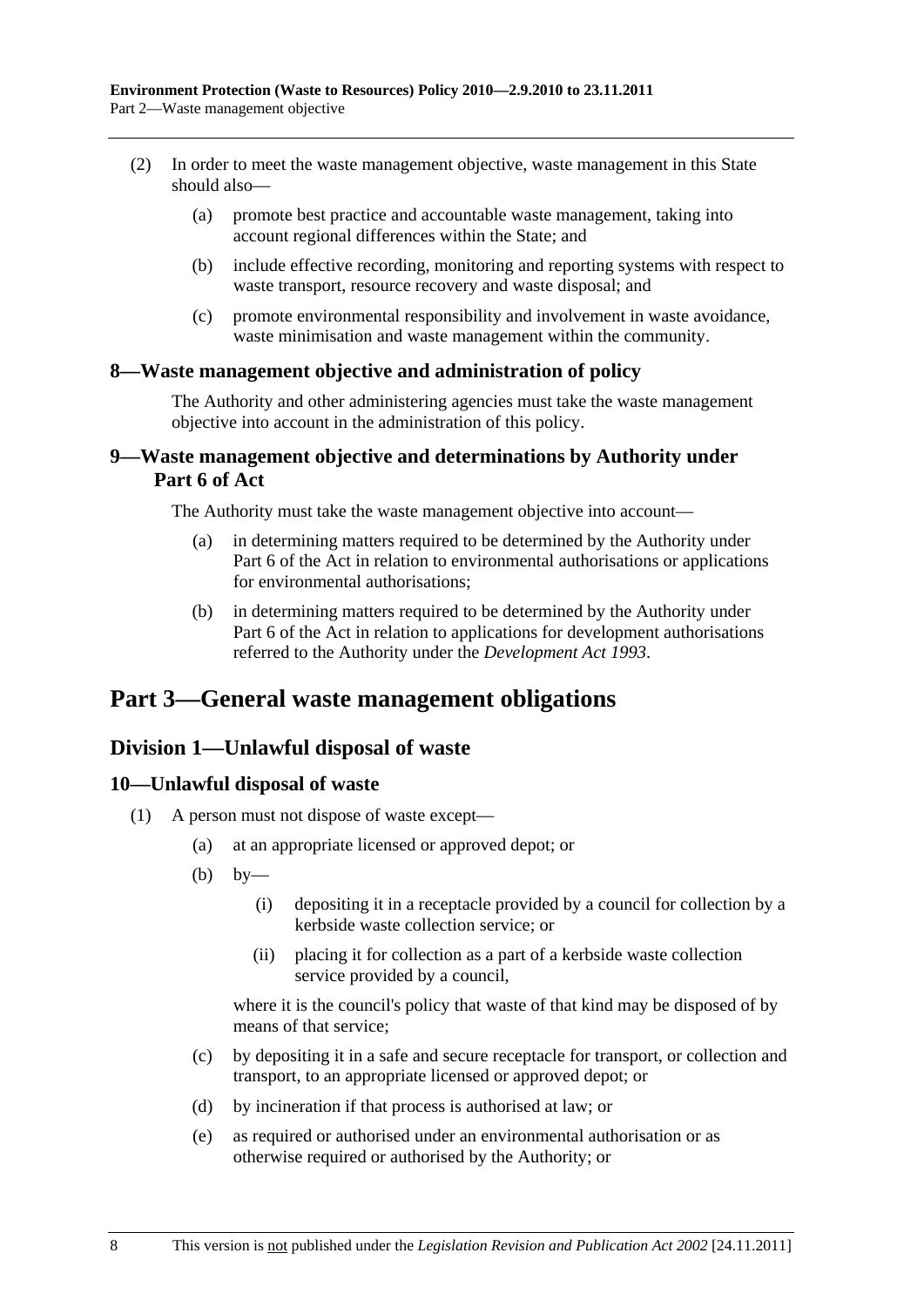(f) subject to subclause (3), to land owned or occupied by the person, or to land with the permission of the owner or occupier of the land (recognising that nothing in this provision can affect environmental, licensing or other requirements under the Act).

Mandatory provision:

- (a) Category A offence if the waste—
	- (i) is listed waste; or
	- (ii) is disposed of to land where the total costs and expenses that would reasonably be incurred to clean up the waste and transport it to and dispose of it at an appropriate licensed or approved depot would exceed \$50 000; or
	- (iii) is disposed of in a quantity, or total quantity, exceeding 20 kilograms; or
	- (iv) is disposed of in a manner referred to in subclause (3);
- (b) in any other case—Category B offence.
- (2) In order to facilitate the proper management of waste that is to be collected under subclause (1)(b), a metropolitan council must provide a weekly general kerbside waste collection service (other than for recyclable waste or vegetative matter) in respect of residential premises within its area.
- (3) Subclause  $(1)(f)$  does not apply if the waste is disposed of—
	- (a) in a manner that results in environmental harm affecting water occurring naturally above or under the ground or water introduced to an aquifer or other area under the ground; or
	- (b) in a manner that results in site contamination or an environmental nuisance; or
	- (c) in a sinkhole located in a karst environment; or
	- (d) in a manner that causes or has the potential to cause unstable geotechnical conditions (including landslides, soil erosion or substantial movement of the waste); or
	- (e) in a manner that causes or has the potential to cause an infestation of vermin, rodents or other pests; or
	- (f) in a manner that is or may be a potential fire hazard.
- (4) An owner or occupier of land must not permit another to dispose of waste to the land in a manner referred to in subclause (3).

Mandatory provision: Category A offence.

 (5) The result of disposing of waste in contravention of this clause is declared to be environmental harm for the purposes of section 5(1)(b) of the Act.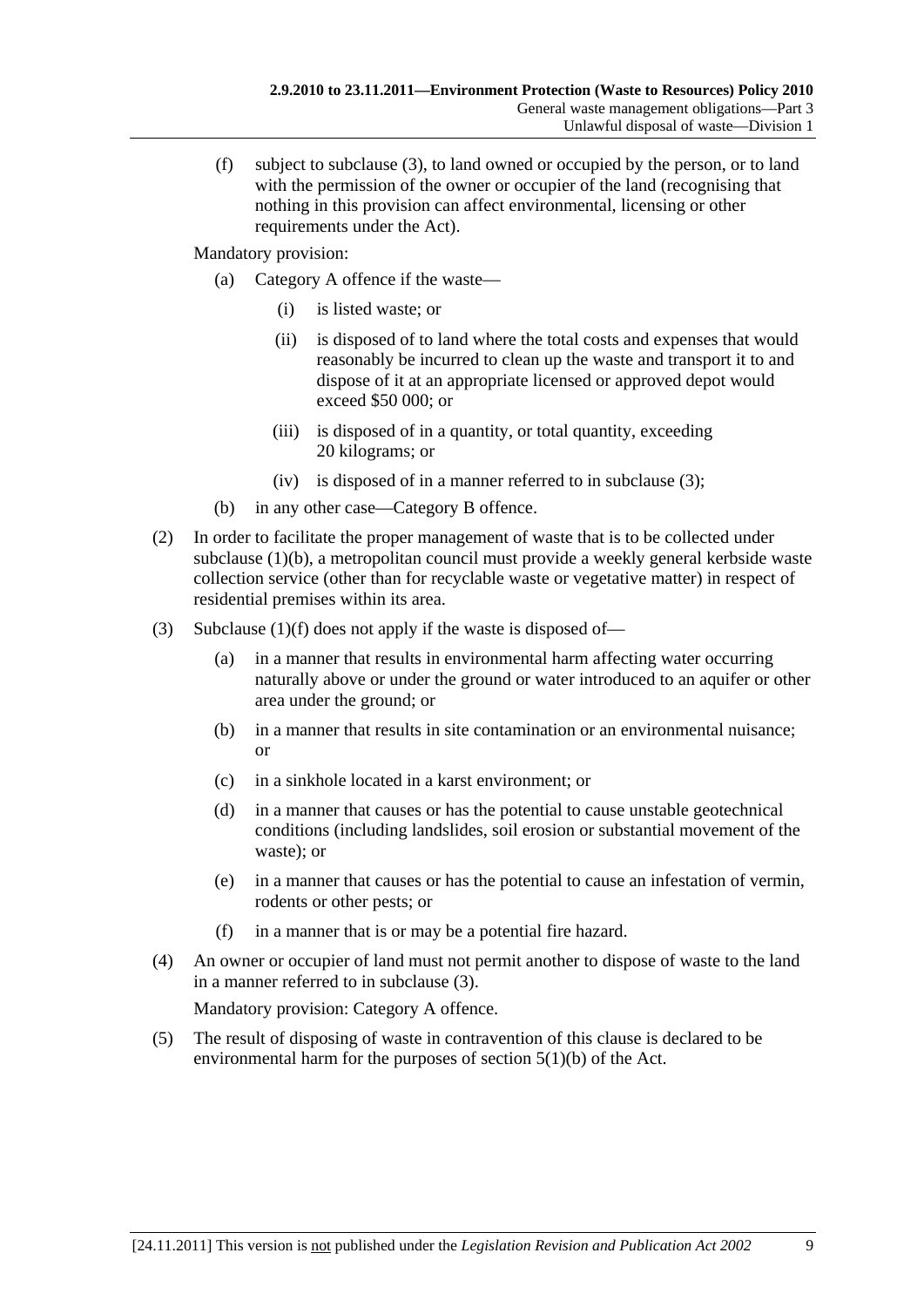# <span id="page-9-0"></span>**Division 2—Waste to be treated prior to disposal to landfill**

### **11—Waste to be treated prior to disposal to landfill**

- (1) This clause applies to waste produced in an area specified in Schedule 2 other than waste excluded from the application of this clause by Schedule 3.
- (2) This clause will not apply until the second anniversary of the day fixed by the Governor for this policy to come into operation.
- (3) A person must not dispose of waste to which this clause applies at a landfill depot unless the waste results from, or has been subject to, resource recovery processes carried out—
	- (a) at an appropriate licensed material recovery facility or composting depot; or
	- (b) at some other facility that has been approved by the Authority for the purposes of this clause; or
	- (c) in accordance with the waste management hierarchy and to the extent reasonably achievable.

Mandatory provision: Category B offence.

- (4) The operator of a landfill depot must not receive waste to which this clause applies for disposal at the depot unless the waste results from, or has been subject to, resource recovery processes carried out—
	- (a) at an appropriate licensed material recovery facility or composting depot; or
	- (b) at some other facility that has been approved by the Authority for the purposes of this clause; or
	- (c) in accordance with the waste management hierarchy and to the extent reasonably achievable.

Mandatory provision: Category B offence.

- (5) For the purposes of this clause, waste received at a landfill depot will be taken to result from, or have been subject to, resource recovery processes if it has been received from—
	- (a) an appropriate licensed material recovery facility or composting depot; or
	- (b) some other facility that has been approved by the Authority for the purposes of this clause.
- (6) The Authority may—
	- (a) grant an approval to a facility for the purposes of subclauses (3), (4) and (5) subject to such conditions as the Authority thinks fit (and the Authority may vary those conditions from time to time);
	- (b) revoke such an approval on such grounds as the Authority thinks fit.
- (7) The conditions of an approval may be varied by the addition, substitution or deletion of 1 or more conditions.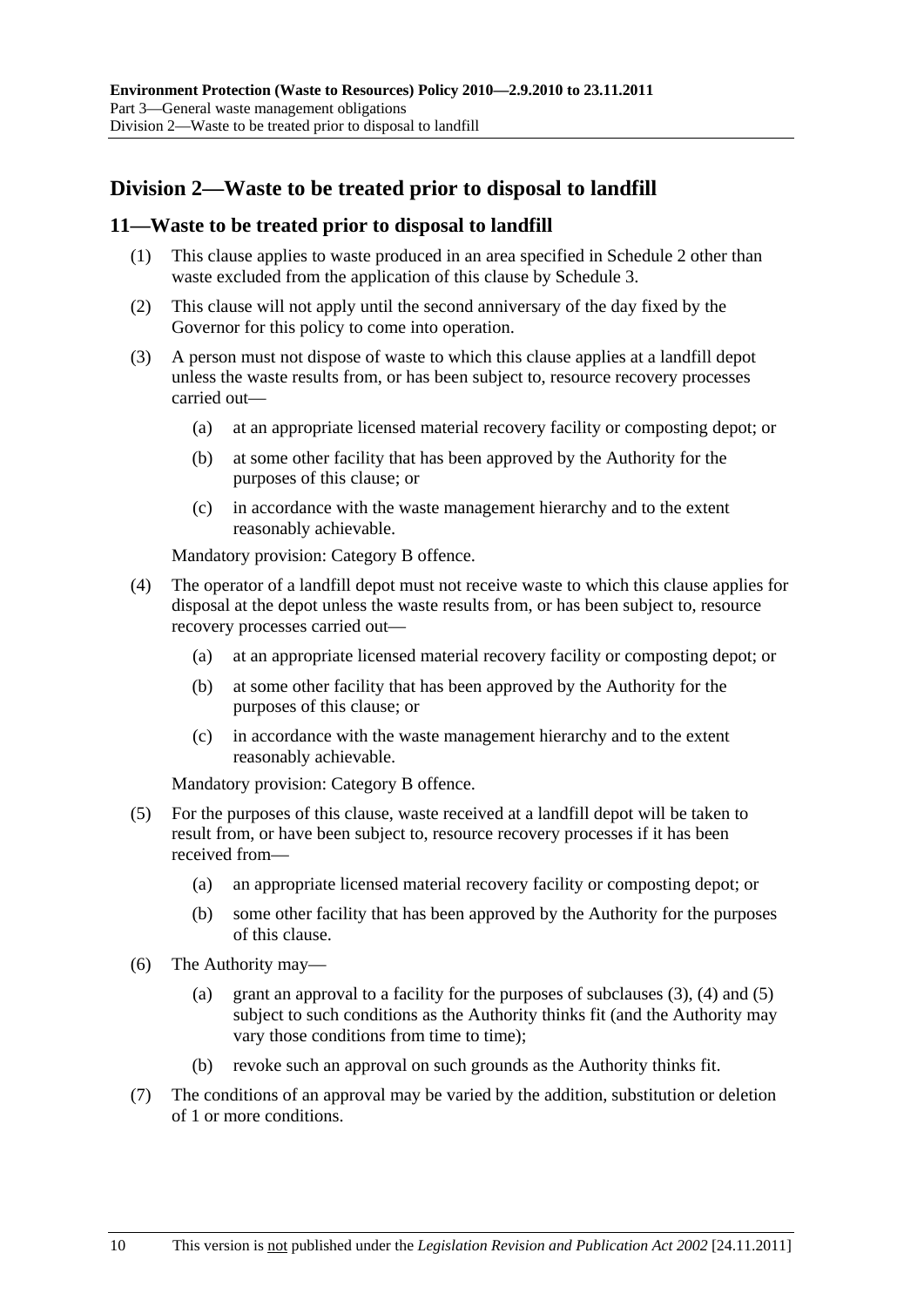<span id="page-10-0"></span>(8) In this clause—

*resource recovery processes* means processes carried out for resource recovery, which may include a determination, following examination of waste, that the waste need not be subject to treatment, or further treatment, for resource recovery so long as any such determination is made in accordance with—

- (a) any licence conditions that are expressed to apply for the purposes of this clause; or
- (b) any conditions that apply under subclause (6); or
- (c) any guidelines published from time to time by the Authority for the purposes of this clause.

## **Division 3—Disposal of prohibited landfill waste**

### **12—Disposal of prohibited landfill waste**

 (1) A person must not dispose of waste at a landfill depot if the waste was produced in an area for which the waste is prohibited landfill waste.

Mandatory provision: Category B offence.

 (2) A person must not dispose of waste in an area for which the waste is prohibited landfill waste by depositing it in a receptacle for collection or transport for disposal at a landfill depot.

Mandatory provision: Category B offence.

- (3) The operator of a landfill depot must not receive waste for disposal at the depot if—
	- (a) the waste was produced in an area for which the waste is prohibited landfill waste; or
	- (b) the depot is situated in an area for which the waste is prohibited landfill waste.

Mandatory provision: Category B offence.

- (4) This clause does not apply to the disposal or receipt of waste at a landfill depot if—
	- (a) a determination has been made, following examination of the waste, that the waste need not be subject to treatment, or further treatment, for the removal of material that is prohibited landfill waste; and
	- (b) the determination has been made—
		- (i) at an appropriate licensed material recovery facility or composting depot in accordance with any licence conditions that are expressed to apply for the purposes of this clause; or
		- (ii) at some other facility that has been approved by the Authority for the purposes of this clause in accordance with any conditions that apply under this clause; or
		- (iii) in accordance with any guidelines published from time to time by the Authority for the purposes of this clause.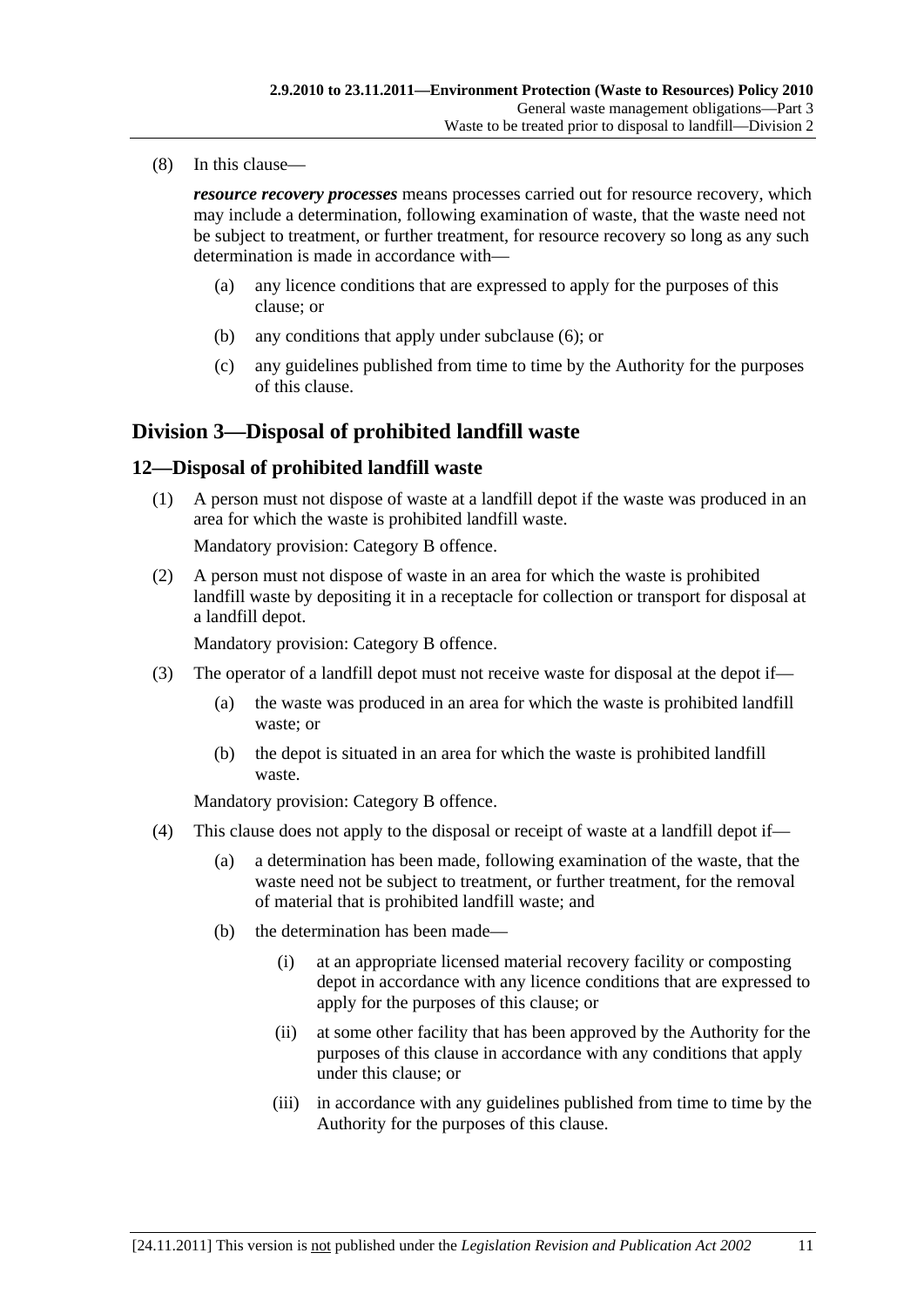- <span id="page-11-0"></span> (5) For the purposes of subclause (3), prohibited landfill waste received at a landfill depot will be taken to have been the subject of a determination referred to in subclause (4) if it has been received from—
	- (a) an appropriate licensed material recovery facility or composting depot; or
	- (b) some other facility that has been approved by the Authority for the purposes of this clause.
- (6) The Authority may—
	- (a) grant an approval to a facility for the purposes of subclauses (4) and (5) subject to such conditions as the Authority thinks fit (and the Authority may vary those conditions from time to time);
	- (b) revoke such an approval on such grounds as the Authority thinks fit.
- (7) The conditions of an approval may be varied by the addition, substitution or deletion of 1 or more conditions.

### **13—Exemptions under Part 6 of Act**

Section 39(1) of the Act does not apply to an application for an exemption from clause 12.

# **Division 4—General waste transport**

#### **14—General waste transport**

A person who transports waste on or in a vehicle must—

- (a) take all reasonable and practicable steps to cover, contain or secure the waste to ensure that it remains on or in the vehicle throughout the course of transportation; and
- (b) ensure that the vehicle being used to transport the waste is designed and sufficiently well maintained so as to prevent the spillage or leakage of the waste; and
- (c) take all reasonable and practicable steps to prevent spillage or leakage of the waste during loading and unloading of the waste; and
- (d) not cause any danger or potential danger by transporting volatile waste in the passenger compartment or transporting incompatible kinds of waste in the same container, or in close proximity in or on the vehicle; and
- (e) if a waste transporter, have on the vehicle an emergency spill kit of a kind suitable for waste of the kind being transported; and
- (f) comply with all reasonable directions of the operator of a licensed depot at which the waste is received; and
- (g) comply with the provisions of the *Australian Code for the Transport of Dangerous Goods by Road and Rail*, Seventh Edition published by the National Transport Commission, as amended from time to time.

Mandatory provision: Category D offence.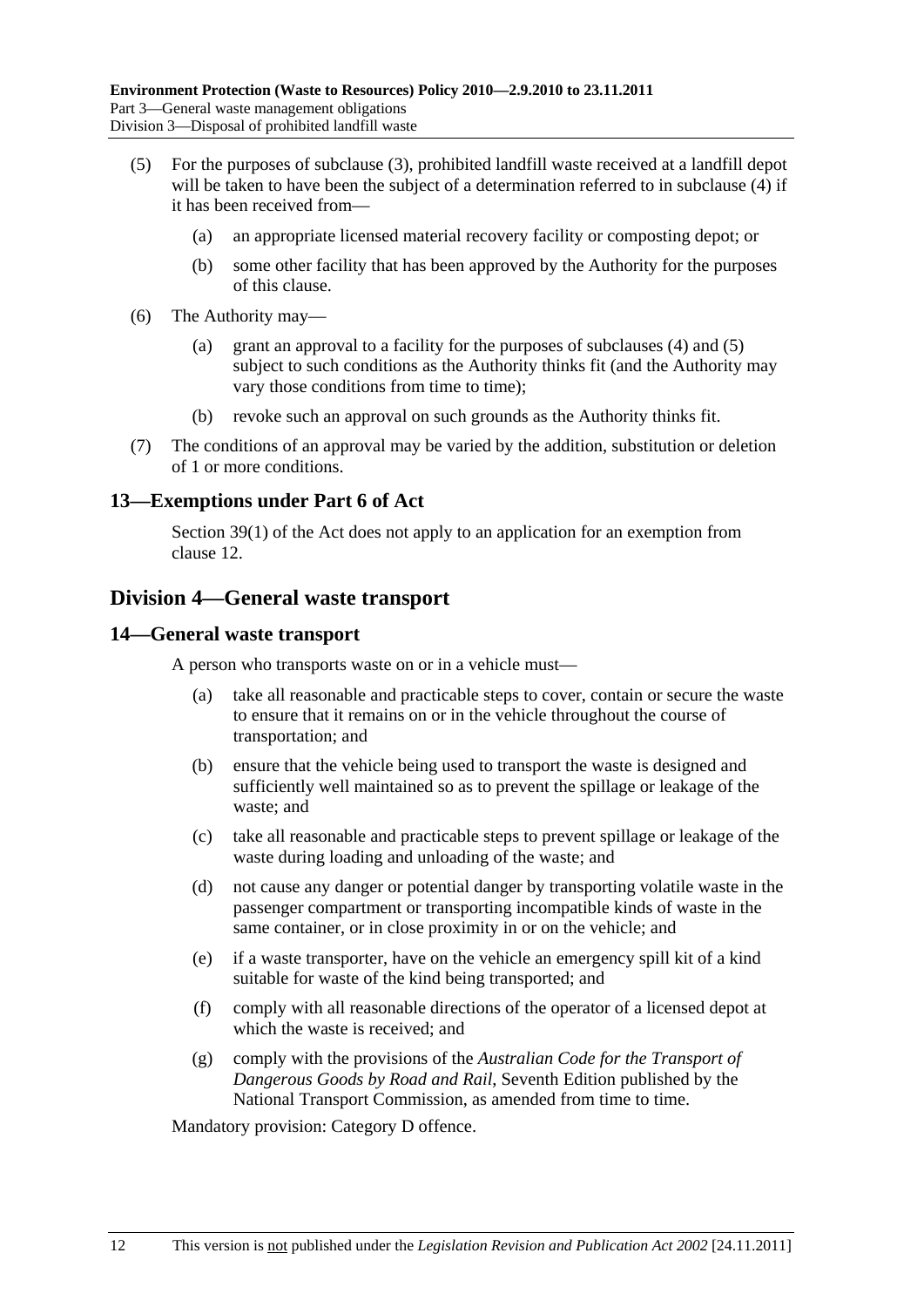# <span id="page-12-0"></span>**Part 4—Additional obligations relating to particular activities and wastes**

# **Division 1—Management of unlicensed activities involving listed wastes**

## **15—Management of unlicensed activities involving listed wastes**

- (1) Subject to subclause (2), a person who is not required to hold a licence in respect of an activity that produces, or involves the storage, handling, treatment or disposal of, listed waste must, if the person engages in that activity—
	- (a) ensure that if the listed waste is removed by a waste transporter, the transporter is a licensed waste transporter authorised to transport waste of that kind; and
	- (b) in disposing of the listed waste, take reasonable steps to ensure that the waste is transported to an appropriate licensed or approved depot.

Mandatory provision: Category B offence.

- (2) Subclause (1) does not apply—
	- (a) to the disposal of waste if the waste is—
		- (i) deposited in a receptacle provided by a council for collection by a kerbside waste collection service; or
		- (ii) placed for collection as a part of a kerbside waste collection service provided by a council,

and it is the council's policy that waste of that kind may be disposed of by means of that service; or

(b) in respect of medical waste produced in the course of a prescribed activity.

# **Division 2—Medical waste**

## **16—Collection and transport of medical waste**

- (1) Medical waste produced in the course of a prescribed activity must, as soon as is reasonably practicable after its production, be placed in a prescribed container and—
	- (a) collected for disposal by—
		- (i) a licensed waste transporter authorised to collect and transport medical waste; or
		- (ii) a council; or
	- (b) transported by a person employed or engaged in the business producing the waste directly to—
		- (i) a licensed depot at which medical waste may be received pursuant to the licence; or
		- (ii) a hospital.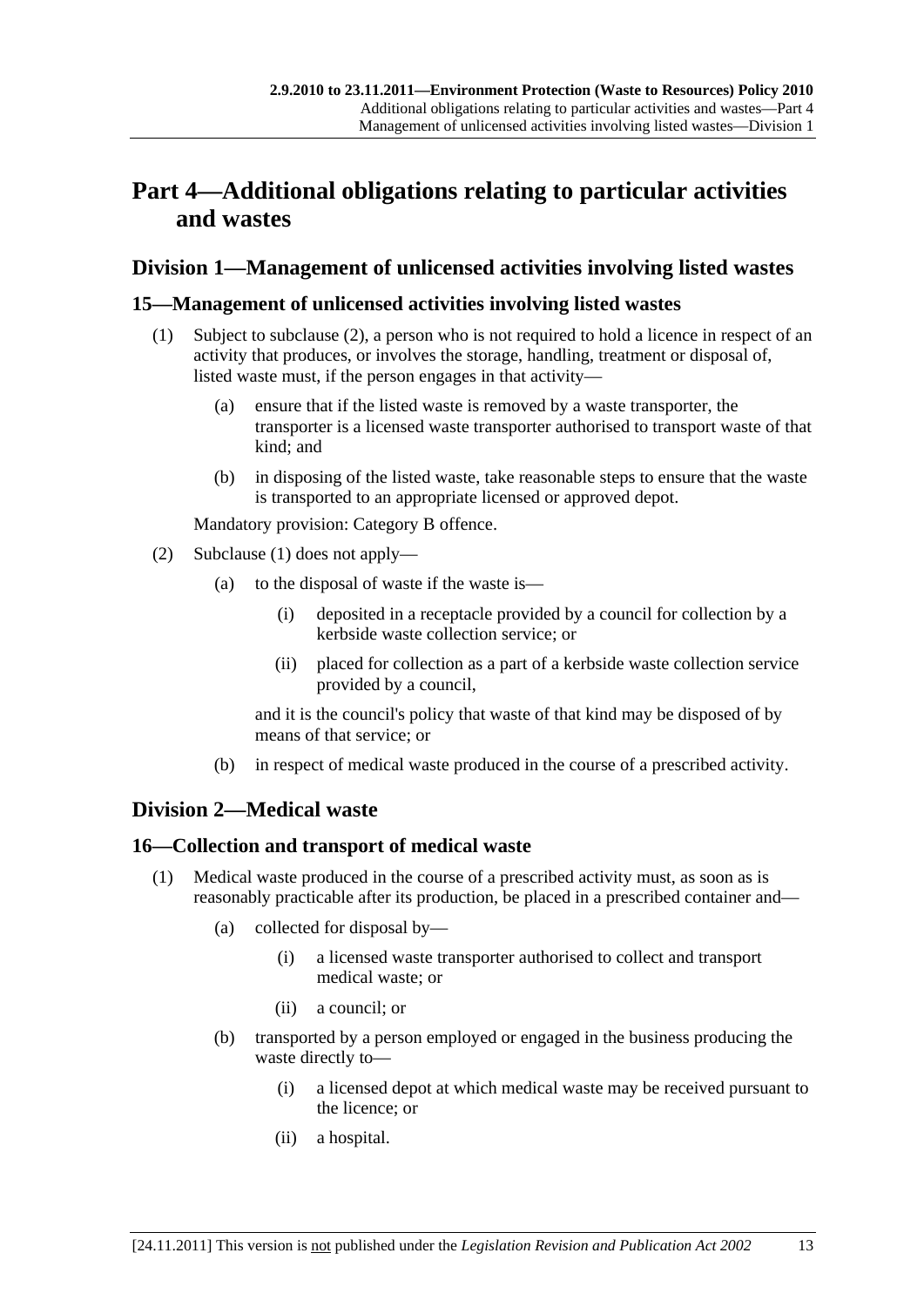<span id="page-13-0"></span> (2) A person who carries on a business involving a prescribed activity must ensure that medical waste produced in the course of the business is placed in a prescribed container and collected or transported in accordance with subclause (1). Mandatory provision: Category B offence.

## **17—Duties of councils, hospitals and pharmacies in relation to medical waste**

- (1) This clause applies to—
	- (a) a council or hospital that receives and stores medical waste produced in the course of a prescribed activity; and
	- (b) a pharmacy that receives and stores medical waste produced in the course of a domestic activity.
- (2) A council, hospital or pharmacy to which this clause applies must ensure that the following provisions are complied with in relation to any medical waste received by it:
	- (a) if any other waste is mixed with medical waste, the other waste is to be dealt with under this clause in the same way as is required in relation to medical waste;
	- (b) all medical waste must be stored in containers that are—
		- (i) weatherproof; and
		- (ii) shatterproof; and
		- (iii) insect and vermin proof; and
		- (iv) leak proof or, in the case of containers storing only discarded medical sharps or any other sharp articles, leak resistant;
	- (c) all containers for medical waste that are kept for further use must be thoroughly cleaned and disinfected as soon as reasonably practicable after emptying;
	- (d) all containers used for the storage or transport of medical waste must be clearly labelled as containing medical waste;
	- (e) all containers of medical waste must be stored in a secure location;
	- (f) all necessary equipment required to clean and disinfect the area in case of accidental spillage of medical waste must be readily available and accessible;
	- (g) discarded medical sharps or any other sharp articles—
		- (i) must be contained for disposal in containers that comply with the requirements of AS 4031-1992 *Non-reusable containers for the collection of sharp medical items used in health care areas*, as amended from time to time, AS 4261:1994 *Reusable containers for the collection of sharp items used in human and animal applications*, as amended from time to time, AS 4939-2001 *Non-reusable personal use containers for the collection and disposal of hypodermic needles and syringes*, as amended from time to time, or British Standard 7320:1990 *Specification for sharps containers*, as amended from time to time, as the case requires; and
		- (ii) must not be subject to compaction by a compacting device nor placed for storage or transport in a portable or mobile compactor;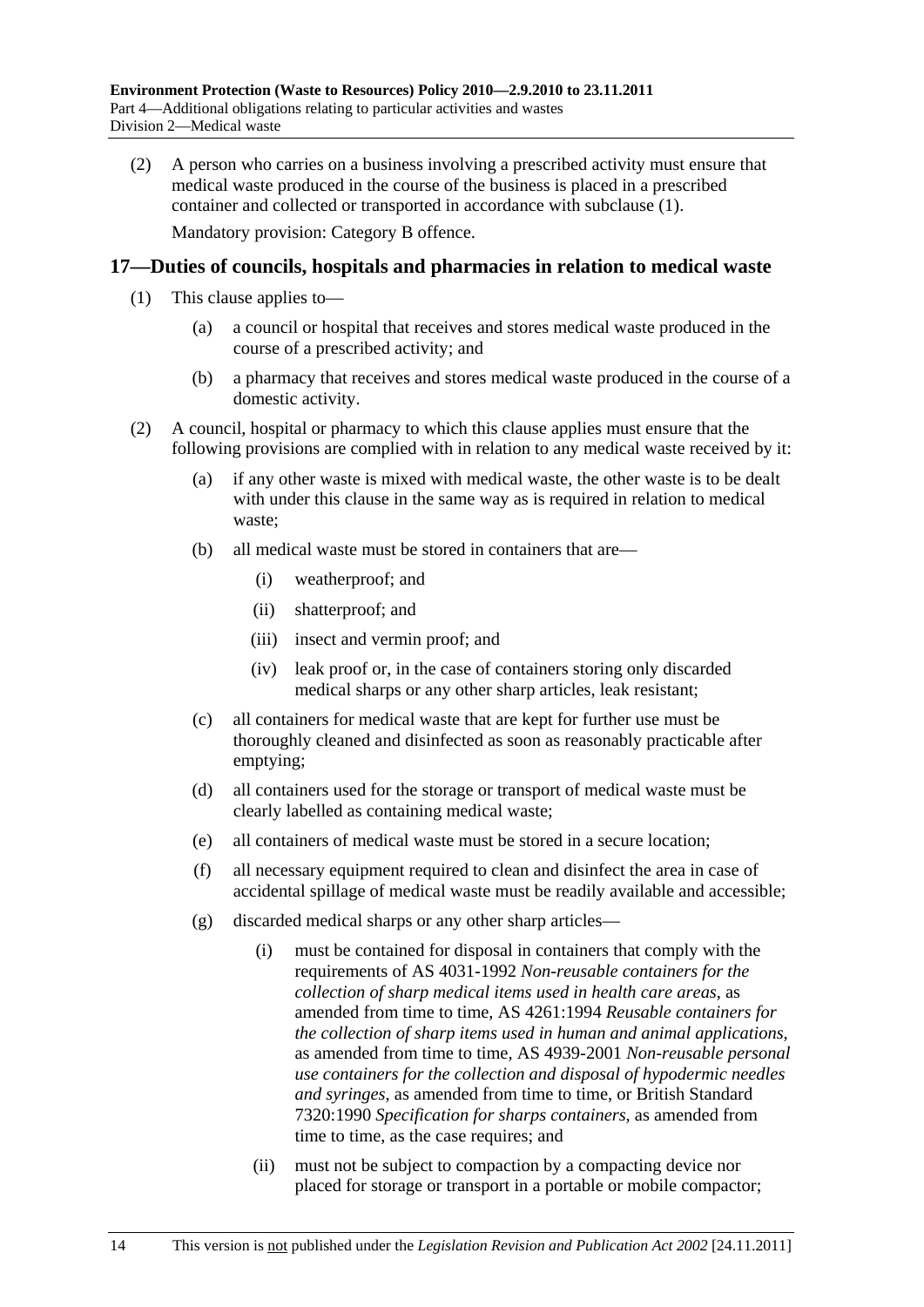- <span id="page-14-0"></span>(h) medical waste must be disposed of as soon as reasonably practicable;
- (i) all medical waste must be—
	- (i) disposed of by incineration; or
	- (ii) disposed of by such other method of treatment or disposal as is approved by the Authority and subject to such conditions as the Authority thinks fit; or
	- (iii) collected for disposal by—
		- (A) a licensed waste transporter authorised to collect and transport medical waste; or
		- (B) a council;
- (j) before the collection of medical waste for disposal, the transporter must be advised of the nature of the waste, hazards associated with the waste and any precautions that need to be taken during the collection, transport or disposal of the medical waste;
- (k) the transporter must be given such assistance as is required to ensure that loading operations are carried out in such a way as to prevent spillage of any medical waste.

Mandatory provision: Category B offence.

### **18—Disposal of medical sharps**

- (1) A person must not dispose of medical sharps by—
	- (a) depositing medical sharps in a receptacle provided by a council for collection by a kerbside waste collection service; or
	- (b) placing medical sharps for collection as a part of a kerbside waste collection service provided by a council.

Mandatory provision: Category D offence.

(2) In this clause—

*medical sharp* includes needles, hypodermic needles, syringes with needles or other surgical instruments that have been used in a domestic situation for medical purposes.

 (3) This clause will not apply until the second anniversary of the day fixed by the Governor for this policy to come into operation.

# **Division 3—Management of other particular wastes**

## **19—Matters to be taken into account by Authority under Part 6 of Act in relation to HCBs, OCPs and PCBs**

- (1) In determining matters required to be determined by the Authority under Part 6 of the Act—
	- (a) in relation to environmental authorisations or applications for environmental authorisations; or
	- (b) in relation to applications for development authorisations referred to the Authority under the *Development Act 1993*,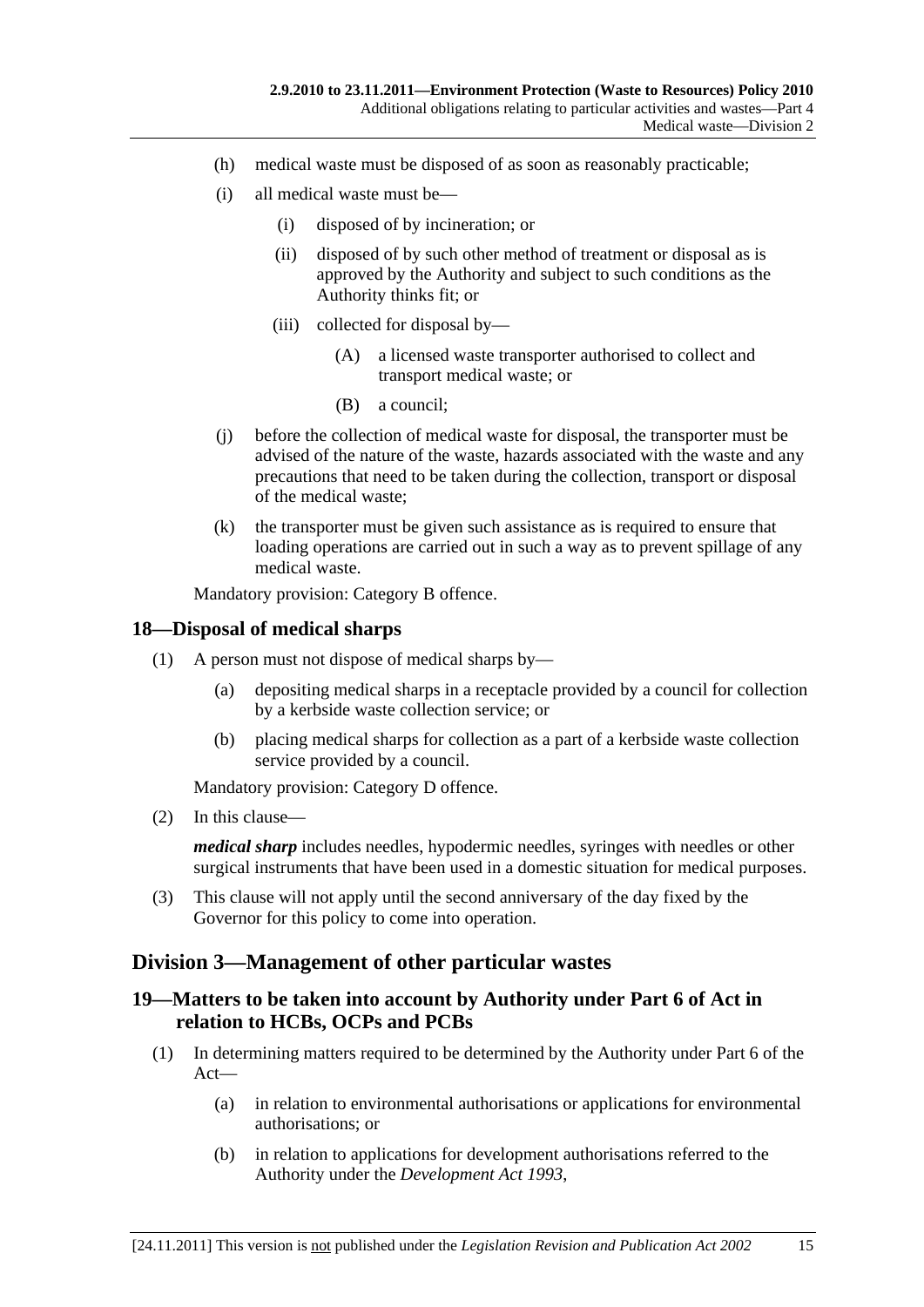<span id="page-15-0"></span>that involve the management of HCBs, the Authority must, in addition to taking into account the waste management objective, take into account the *National Strategy for the Management of Scheduled Wastes*, as amended from time to time, and the *Hexachlorobenzene Waste Management Plan* prepared under the *National Strategy for the Management of Scheduled Wastes* by ANZECC, as amended from time to time.

- (2) In determining matters required to be determined by the Authority under Part 6 of the Act—
	- (a) in relation to environmental authorisations or applications for environmental authorisations; or
	- (b) in relation to applications for development authorisations referred to the Authority under the *Development Act 1993*,

that involve the management of OCPs, the Authority must, in addition to taking into account the waste management objective, take into account the *National Strategy for the Management of Scheduled Wastes*, as amended from time to time, and the *Organochlorine Pesticides Waste Management Plan* prepared under the *National Strategy for the Management of Scheduled Wastes* by ANZECC, as amended from time to time.

- (3) In determining matters required to be determined by the Authority under Part 6 of the Act—
	- (a) in relation to environmental authorisations or applications for environmental authorisations; or
	- (b) in relation to applications for development authorisations referred to the Authority under the *Development Act 1993*,

that involve the management of PCBs, the Authority must, in addition to taking into account the waste management objective, take into account the *National Strategy for the Management of Scheduled Wastes*, as amended from time to time, and the *Polychlorinated Biphenyls Waste Management Plan* prepared under the *National Strategy for the Management of Scheduled Wastes* by ANZECC, as amended from time to time.

# **Part 5—Waste management codes of practice and general environmental duty**

## **20—Waste management codes of practice and general environmental duty**

- (1) For the purposes of section 25(3)(b) of the Act, compliance with a prescribed code of practice by a person to whom the code applies will satisfy the general environmental duty under section 25 of the Act in relation to pollution by waste of a kind to which the code applies.
- (2) For the purposes of subclause (1), a prescribed code of practice is to be taken to include a requirement for compliance with—
	- (a) any other provision of this policy; and
	- (b) any provision of another environment protection policy or the regulations under the Act; and
	- (c) any condition of an environmental authorisation,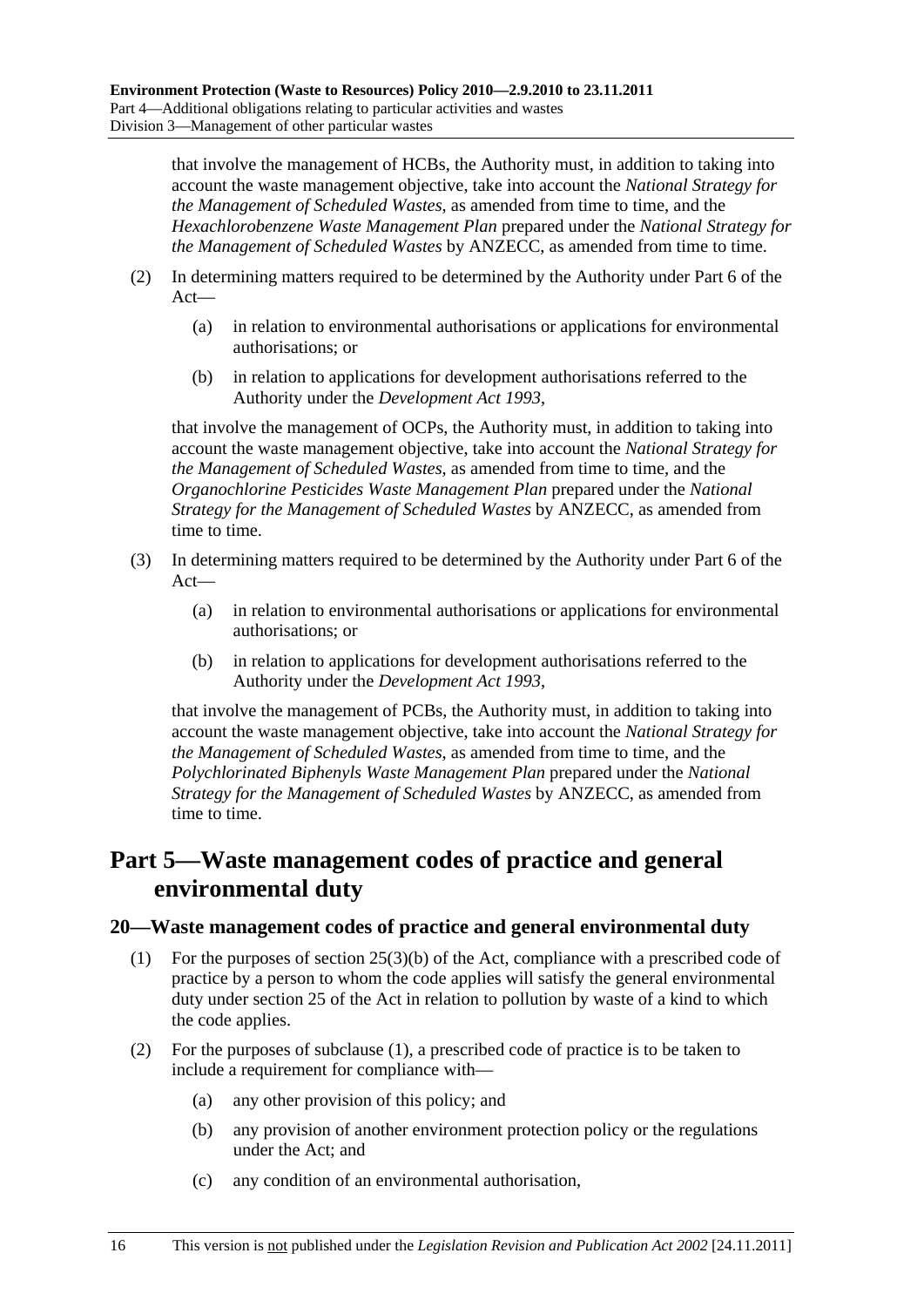<span id="page-16-0"></span>to the extent to which the provision or condition is applicable to an activity to which the prescribed code of practice applies.

(3) In this clause—

*prescribed code of practice* means a document declared to be a prescribed code of practice by Schedule 5.

# **Part 6—Design, construction and operational standards for depots**

### **21—Matters to be taken into account by Authority in relation to landfill depots**

In determining matters required to be determined by the Authority—

- (a) under Part 6 of the Act in relation to environmental authorisations, or applications for environmental authorisations, that relate to landfill depots; or
- (b) under Part 6 of the Act in relation to applications for development authorisations referred to the Authority under the *Development Act 1993* that relate to landfill depots,

the Authority must, in addition to taking into account the waste management objective, take into account the *EPA Guidelines for Environmental Management of Landfill Facilities (Municipal Solid Waste and Commercial and Industrial General Waste*) 2007 prepared by the Authority, as amended from time to time.

## **22—Matters to be taken into account by Authority in relation to material recovery facilities and beverage container collection depots and super collectors**

In determining matters required to be determined by the Authority—

- (a) under Part 6 of the Act in relation to environmental authorisations, or applications for environmental authorisations, that relate to material recovery facilities; or
- (b) under Part 6 of the Act in relation to applications for development authorisations referred to the Authority under the *Development Act 1993* that relate to material recovery facilities; or
- (c) under section 69 of the Act in relation to applications for approvals under that section,

the Authority must, in addition to taking into account the waste management objective, take into account the *Environmental Guidelines for Resource Recovery and Waste Transfer Depots* 2001 and the *Environmental Guidelines for Collection Depots* 2000 prepared by the Authority, as amended from time to time.

## **23—Matters to be taken into account by Authority in relation to transfer stations**

In determining matters required to be determined by the Authority—

 (a) under Part 6 of the Act in relation to environmental authorisations, or applications for environmental authorisations, that relate to transfer stations; or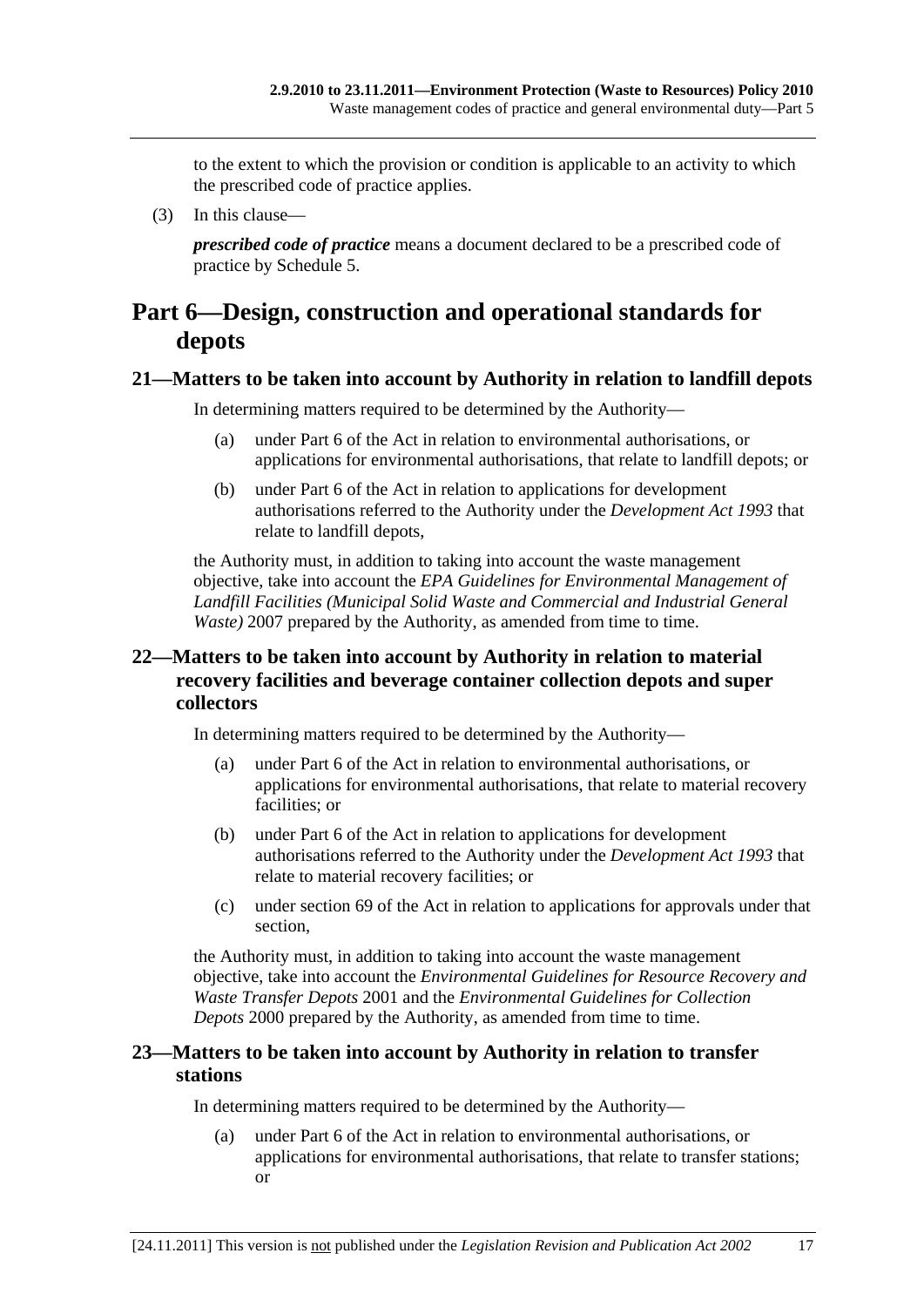<span id="page-17-0"></span> (b) under Part 6 of the Act in relation to applications for development authorisations referred to the Authority under the *Development Act 1993* that relate to transfer stations,

the Authority must, in addition to taking into account the waste management objective, take into account the *Environmental Guidelines for Resource Recovery and Waste Transfer Depots* 2001 prepared by the Authority, as amended from time to time.

# **Schedule 1—Waste to which policy does not apply**

For the purposes of clause 6, this policy does not apply to the following waste:

 (a) radioactive waste the management or disposal of which is regulated under the *Radiation Protection and Control Act 1982* or a law of the Commonwealth.

# **Schedule 2—Specified areas for clause 11**

The following areas are specified for the purposes of clause 11 (Waste to be treated prior to disposal to landfill):

(a) Metropolitan Adelaide.

# **Schedule 3—Waste excluded from application of clause 11**

Waste of the following kinds is excluded from the application of clause 11 (Waste to be treated prior to disposal to landfill):

- (a) hazardous waste;
- (b) medical waste;
- (c) quarantine waste;
- (d) wastewater;
- (e) waste collected by a council by a kerbside waste collection service where the council also provides separate kerbside waste collection services for recyclable waste and vegetative matter;
- (f) waste collected by a council through its street sweeping operations or through the emptying of rubbish bins located in public places;
- (g) waste that the operators of all licensed material recovery facilities or composting depots are not authorised under their licences to receive at the facilities or depots;
- (h) waste that is required or authorised by an environmental authorisation to be disposed of to landfill without treatment or otherwise required or authorised by the Authority to be disposed of to landfill without treatment;
- (i) for the period until the third anniversary of the day fixed by the Governor for this policy to come into operation—domestic waste transported other than by a licensed waste transporter.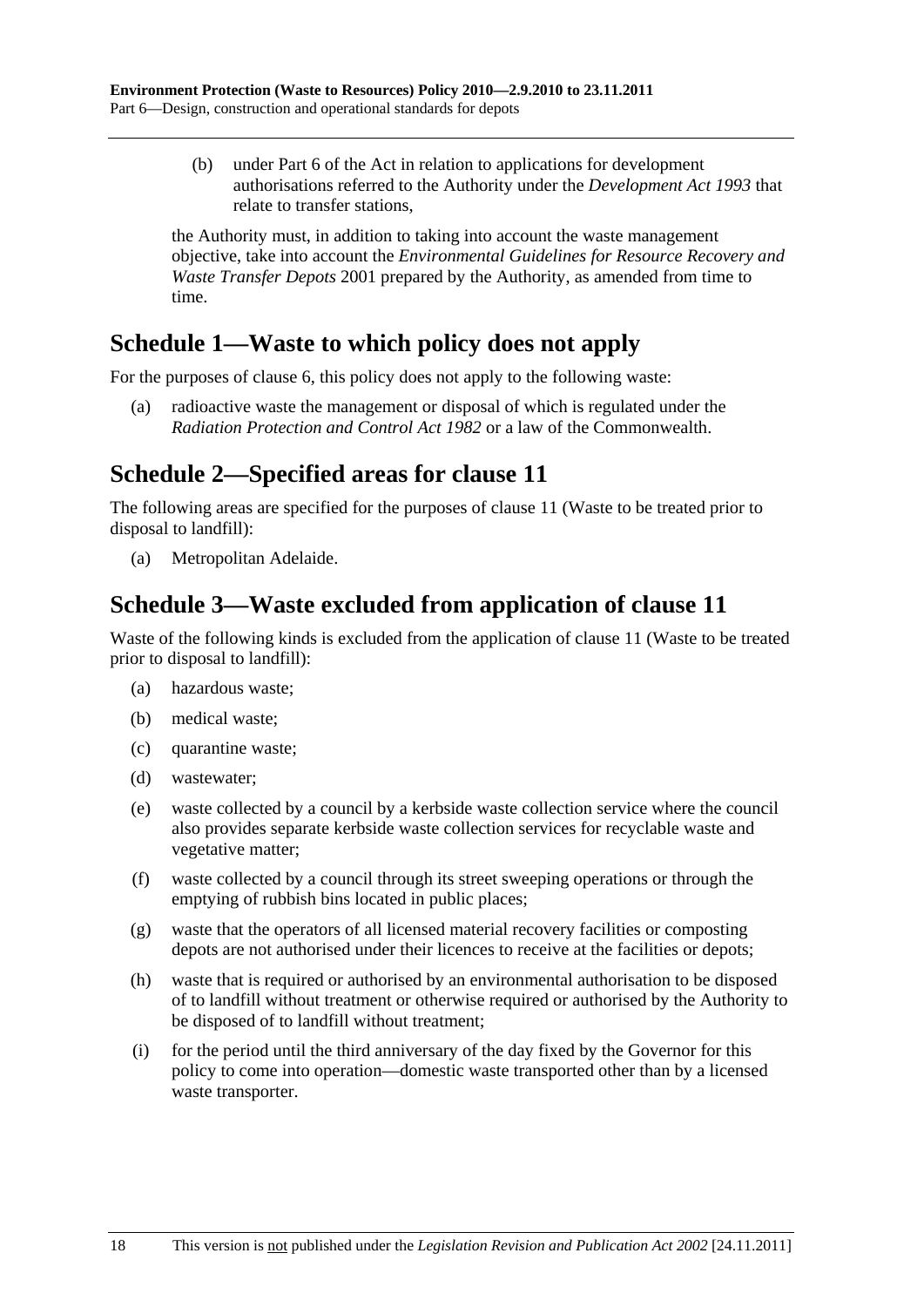# **Schedule 4—Prohibited landfill waste**

1 For the purposes of clause 12 (Disposal of prohibited landfill waste), the waste identified below is prohibited landfill waste for the specified area.

| <b>Waste</b> |                                                                                                                                                                                                                                                                                                                 | Area                  |  |  |
|--------------|-----------------------------------------------------------------------------------------------------------------------------------------------------------------------------------------------------------------------------------------------------------------------------------------------------------------|-----------------------|--|--|
| Risk-based   |                                                                                                                                                                                                                                                                                                                 |                       |  |  |
| (1)          | Hazardous waste                                                                                                                                                                                                                                                                                                 | All of the State      |  |  |
| (2)          | Lead acid batteries                                                                                                                                                                                                                                                                                             | All of the State      |  |  |
| (3)          | Liquid waste                                                                                                                                                                                                                                                                                                    | All of the State      |  |  |
| (4)          | Medical waste                                                                                                                                                                                                                                                                                                   | All of the State      |  |  |
| (5)          | Oil                                                                                                                                                                                                                                                                                                             | All of the State      |  |  |
| (6)          | Tyres—whole tyres other than earth mover tyres and tyres that<br>have been exposed to radioactive materials through mining<br>operations                                                                                                                                                                        | All of the State      |  |  |
| (7)          | On and after the first anniversary of the day fixed by the Governor All of the State<br>for this policy to come into operation—vehicles                                                                                                                                                                         |                       |  |  |
|              | Aggregated recoverable materials                                                                                                                                                                                                                                                                                |                       |  |  |
| (8)          | Cardboard and paper waste aggregated for resource recovery<br>separately from other waste                                                                                                                                                                                                                       | All of the State      |  |  |
| (9)          | Glass packaging aggregated for resource recovery (whether alone<br>or with other recyclables)                                                                                                                                                                                                                   | All of the State      |  |  |
| (10)         | Metals—aluminium, copper, steel or iron or a blend or alloy of<br>any such metals aggregated for resource recovery (whether alone<br>or with other recyclables), other than metal products with<br>components of different metals that cannot be readily separated                                              | All of the State      |  |  |
| (11)         | PET or HDPE plastic packaging aggregated for resource recovery<br>(whether alone or with other recyclables)                                                                                                                                                                                                     | All of the State      |  |  |
| (12)         | Vegetative matter aggregated for resource recovery and collected<br>by a council by a kerbside waste collection service operated as a<br>separate collection service for such waste, other than such waste<br>collected from within a quarantine area declared under the Fruit<br>and Plant Protection Act 1992 | All of the State      |  |  |
| (13)         | On and after the first anniversary of the day fixed by the Governor All of the State<br>for this policy to come into operation—PP or LDPE plastic<br>packaging aggregated for resource recovery (whether alone or with<br>other recyclables)                                                                    |                       |  |  |
| (14)         | On and after the second anniversary of the day fixed by the<br>Governor for this policy to come into operation—PVC or PS<br>plastic packaging aggregated for resource recovery (whether alone<br>or with other recyclables)                                                                                     | All of the State      |  |  |
| Other        |                                                                                                                                                                                                                                                                                                                 |                       |  |  |
|              | (15) On and after the second anniversary of the day fixed by the<br>Governor for this policy to come into operation—fluorescent<br>lighting and any other lighting that contains mercury                                                                                                                        | Metropolitan Adelaide |  |  |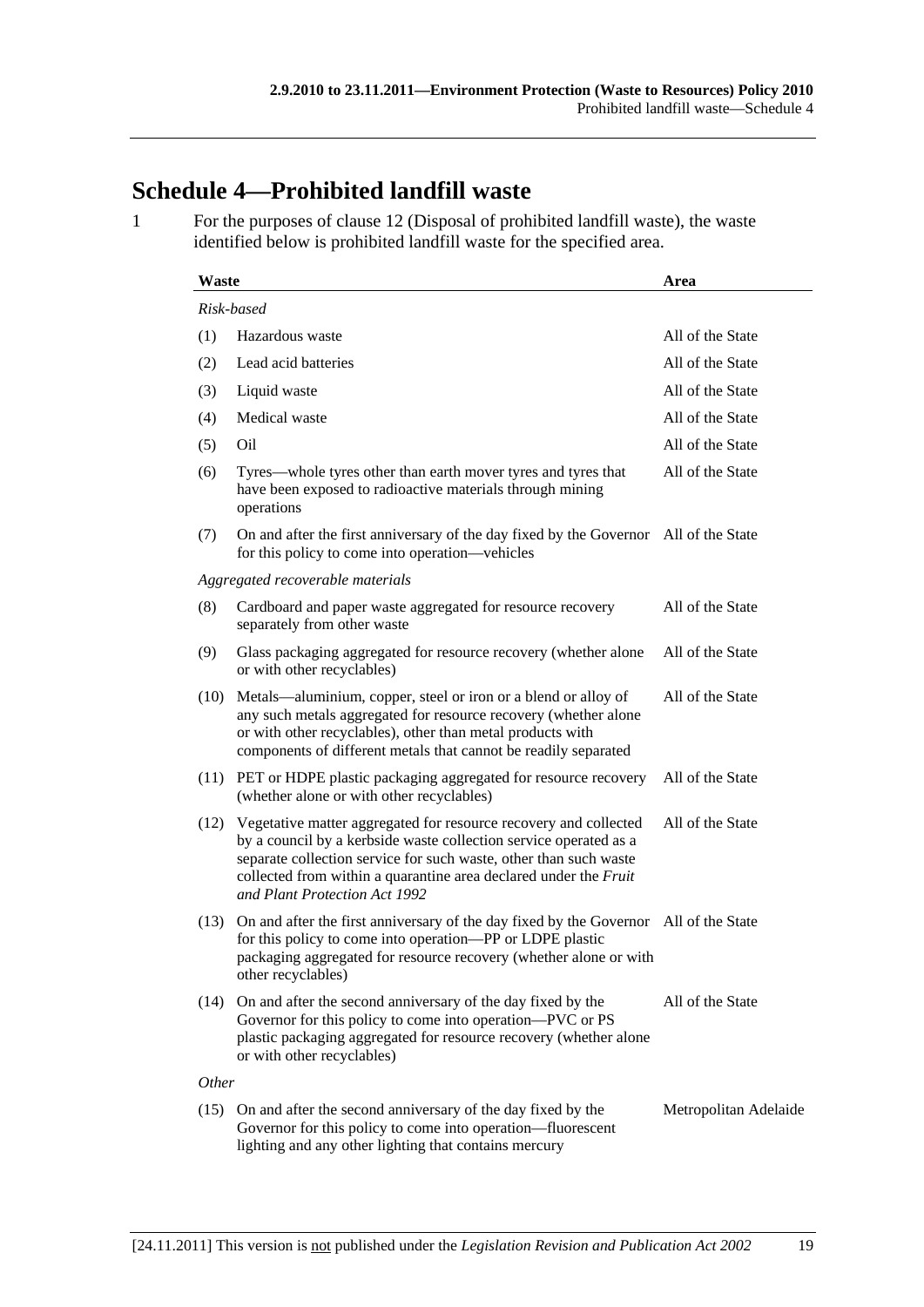| Waste                                                                                                                                                                                                                                   |                                                                                                                                                                                                                                                                                       | Area                                                     |  |
|-----------------------------------------------------------------------------------------------------------------------------------------------------------------------------------------------------------------------------------------|---------------------------------------------------------------------------------------------------------------------------------------------------------------------------------------------------------------------------------------------------------------------------------------|----------------------------------------------------------|--|
| (16)                                                                                                                                                                                                                                    | On and after the third anniversary of the day fixed by the Governor All of the State, other<br>for this policy to come into operation—fluorescent lighting and<br>any other lighting that contains mercury                                                                            | than Metropolitan<br>Adelaide                            |  |
| (17)                                                                                                                                                                                                                                    | On and after the second anniversary of the day fixed by the<br>Governor for this policy to come into operation—computer<br>monitors and televisions, including components, subassemblies<br>and consumables that are part of the equipment when discarded                             | Metropolitan Adelaide                                    |  |
|                                                                                                                                                                                                                                         | (18) On and after the third anniversary of the day fixed by the Governor All of the State, other<br>for this policy to come into operation—computer monitors and<br>televisions, including components, subassemblies and<br>consumables that are part of the equipment when discarded | than Metropolitan<br>Adelaide                            |  |
|                                                                                                                                                                                                                                         | (19) On and after the first anniversary of the day fixed by the Governor<br>for this policy to come into operation—white goods                                                                                                                                                        | Metropolitan Adelaide                                    |  |
|                                                                                                                                                                                                                                         | (20) On and after the first anniversary of the day fixed by the Governor<br>for this policy to come into operation—white goods                                                                                                                                                        | All of the State, other<br>than Metropolitan<br>Adelaide |  |
| (21)                                                                                                                                                                                                                                    | On and after the third anniversary of the day fixed by the Governor Metropolitan Adelaide<br>for this policy to come into operation—electrical or electronic<br>equipment not referred to above                                                                                       |                                                          |  |
|                                                                                                                                                                                                                                         | (22) On and after the third anniversary of the day fixed by the Governor All of the State, other<br>for this policy to come into operation—electrical or electronic<br>equipment not referred to above                                                                                | than Metropolitan<br>Adelaide                            |  |
| (23)                                                                                                                                                                                                                                    | On and after the second anniversary of the day fixed by the<br>Governor for this policy to come into operation—whole earth<br>mover tyres                                                                                                                                             | Metropolitan Adelaide                                    |  |
|                                                                                                                                                                                                                                         | (24) On and after the second anniversary of the day fixed by the<br>Governor for this policy to come into operation—whole earth<br>mover tyres                                                                                                                                        | All of the State, other<br>than Metropolitan<br>Adelaide |  |
| A reference in an item under clause 1 of this Schedule to waste that has been<br>aggregated is a reference to such waste that has been aggregated at any time or at any<br>stage in any process associated with dealing with the waste. |                                                                                                                                                                                                                                                                                       |                                                          |  |

- 3 (1) The Authority may—
	- (a) by notice in the Gazette, suspend the operation of an item under clause 1 of this Schedule (including an item that is expressed to come into operation on a particular anniversary of the commencement of this policy) until a day to be fixed by further notice in the Gazette (being a day, if the Authority so declares, that is not before the expiration of a period specified by the Authority in relation to the particular item);
	- (b) in relation to any item the operation of which is suspended under paragraph (a), by notice in the Gazette (after taking into account any declaration under that paragraph), fix a day on which the item will come into operation (and thus have effect for the purposes of this policy).
	- (2) Subclause (1) does not limit the operation of clause 5 of Part 1 of the policy.
- 4 In this Schedule—

*HDPE* means High Density Polyethylene (No. 2 Plastics Identification Code marking);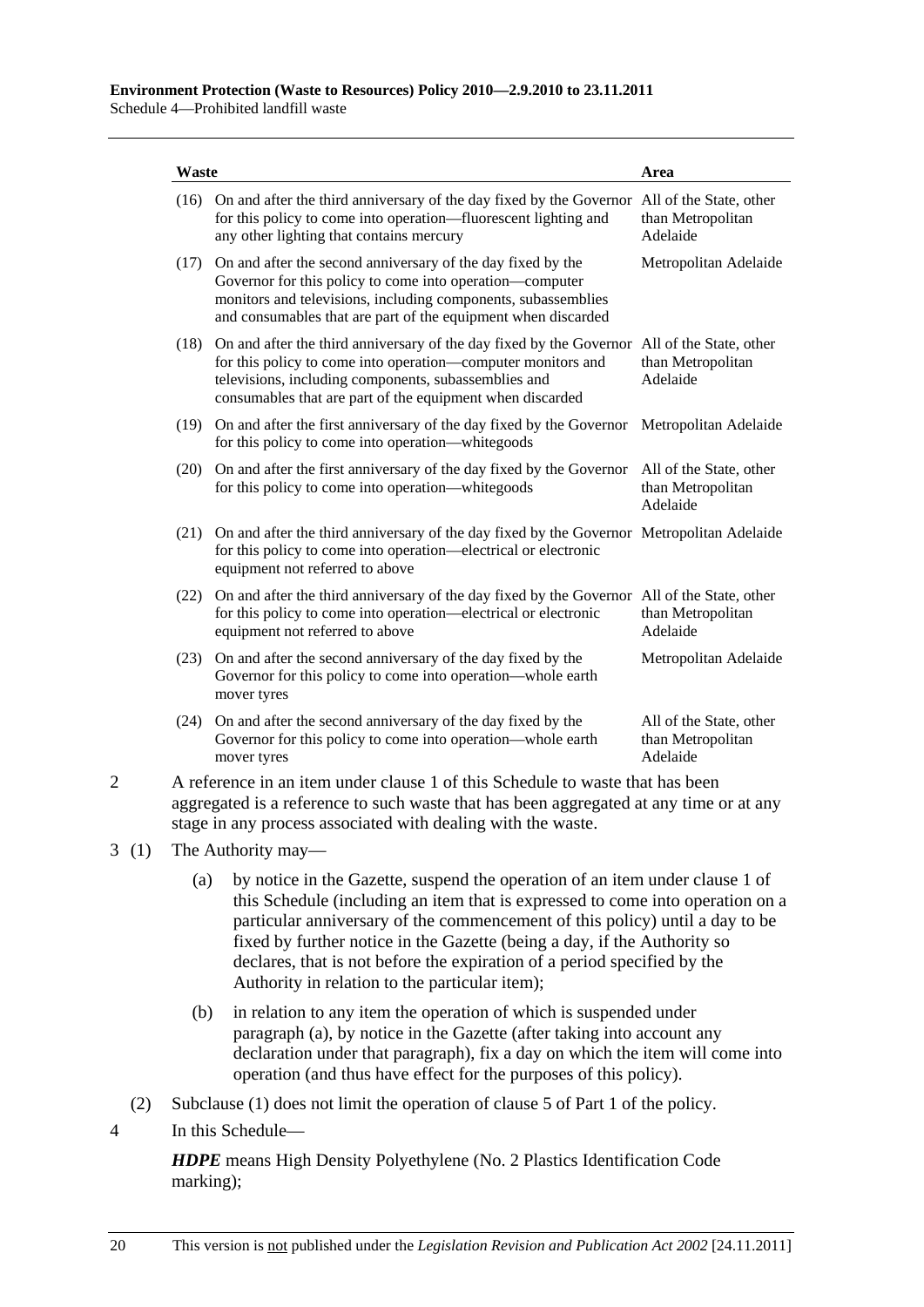*LDPE* means Low Density Polyethylene (No. 4 Plastics Identification Code marking);

*PET* means Polyethylene Terephthalate (No. 1 Plastics Identification Code marking);

*PP* means Polypropylene (No. 5 Plastics Identification Code marking);

*PS* means Polystyrene (No. 6 Plastics Identification Code marking);

*PVC* means Polyvinyl Chloride (No. 3 Plastics Identification Code marking).

# **Schedule 5—Waste management codes of practice and general environmental duty**

For the purposes of clause 20, the following are prescribed codes of practice:

 (a) the *Industry Code of Practice for the Management of Clinical and Related Wastes, 5th edition, 2007* prepared by the Australian and New Zealand Clinical Waste Management Industry Group, as amended from time to time.